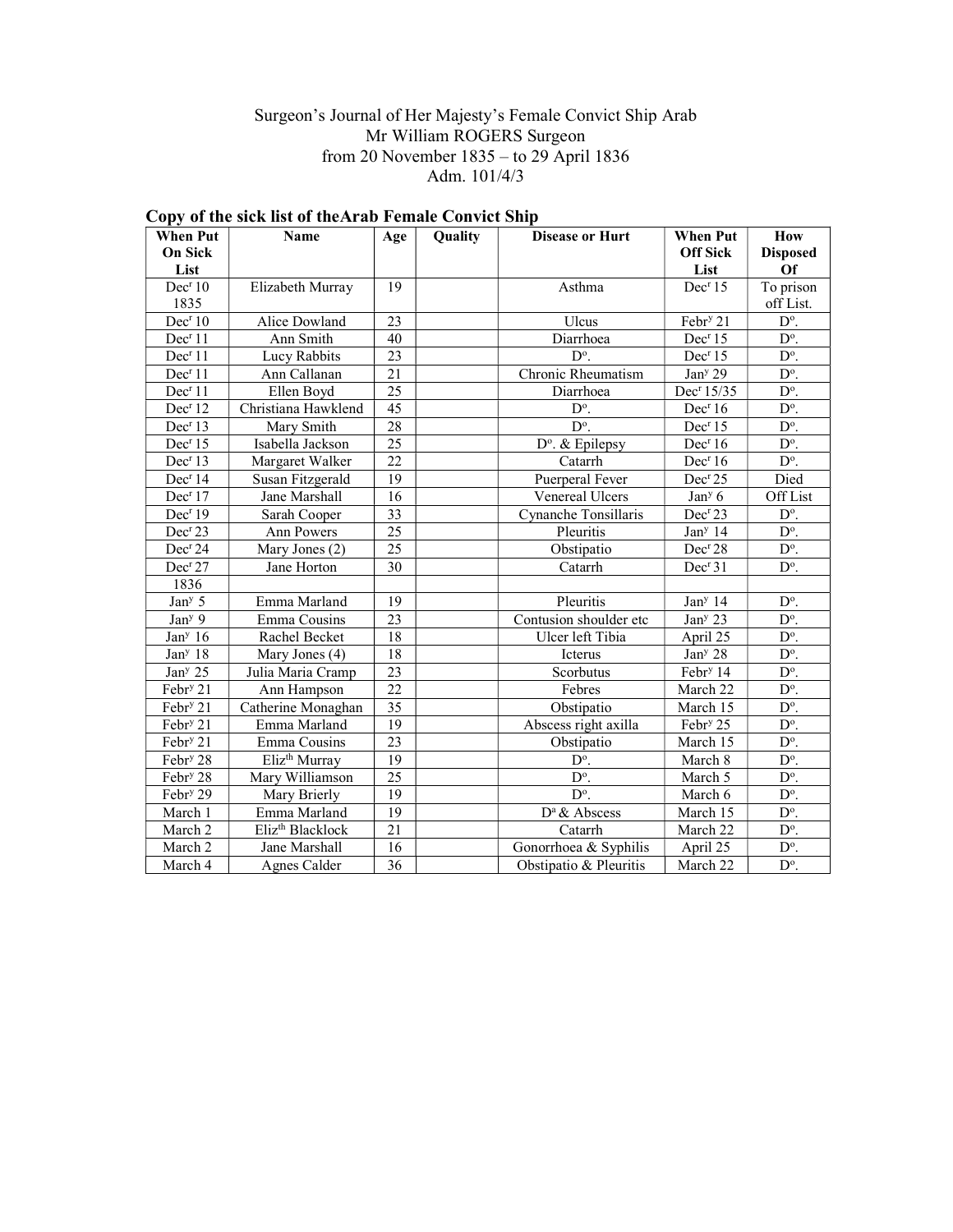## Medical and Surgical Journal of Her Majesty's Convict Ship Arab between the 20 November 1835 and the 29 April 1836 during which time the said ship has been employed Transporting 132 Female Convicts & 17 Children from Woolwich to Hobart Town, Van Diemen's Land

| Nature of<br><b>Disease</b>  | No.<br>оf<br>Case | Men's Names, Ages,<br>Qualities, Time when<br>and where taken ill,<br>and how disposed of.                                  | The History, Symptoms, Treatment, and Daily<br>Progress of the Disease or Hurt.                                                                                                                                                                                                                                                                                                                                                                                                                                                                                                                                                                                                                                                                                                                                                                                                                                                                                                                                                                                                                                                                                                                                                                              |
|------------------------------|-------------------|-----------------------------------------------------------------------------------------------------------------------------|--------------------------------------------------------------------------------------------------------------------------------------------------------------------------------------------------------------------------------------------------------------------------------------------------------------------------------------------------------------------------------------------------------------------------------------------------------------------------------------------------------------------------------------------------------------------------------------------------------------------------------------------------------------------------------------------------------------------------------------------------------------------------------------------------------------------------------------------------------------------------------------------------------------------------------------------------------------------------------------------------------------------------------------------------------------------------------------------------------------------------------------------------------------------------------------------------------------------------------------------------------------|
| Asthma<br><b>PA290190JPG</b> | $\mathbf{1}$      | Eliz <sup>th</sup> Murray<br>Ætat: 19<br>Woolwich<br>10 <sup>th</sup> December 1835<br>Thermom <sup>°</sup> 52 <sup>°</sup> | Has been plethoric, but is much emaciated having been<br>four months in prison, says she is very subject to colds,<br>breathing difficult. Tongue moist, coughs violently at<br>times little or no expectorate, complains of severe<br>headache & weakness, with pain in the chest, pulse 84,<br>small & tense. Bowels regular, catamenia stopped 3<br>months. Rx. Hydrag. Submur. gr.iv. Extract. Colocynth.<br>C. gr. x. M ft. Bol. Stat. S. Emplast. Lyttæ. Thoracis qua<br>dolet. impon.<br>11 <sup>th</sup> Breathing a little easier, blister rose well, cough still<br>very urgent, little or no expectoration, Tongue moist, skin<br>soft, pulse 96 regular, Bowels open, complains of<br>headach, Rx. Mistura Salina $\tilde{\mathcal{Z}}$ vj. T.[Fol] Scilla zj. Vin.<br>Antimon <i>z ifs Syrup. 2 ifs. <del>M ft</del> Mist. cochlear. ij. magn.</i><br>$4th$ quaque hora Sumend. Aqua hordei propotu ad libitum.<br>$12th$ - Breathing much easier this morning, expectoration<br>freer; blister healing. Tongue moist. B. slow. Hab. Pil.<br>Cathartic No. ij. statim postea mistura ut heri.<br>$13th$ – Cough less, expectorates freely and can take a full<br>inspiration with ease. B. opened twice. contin'. Mist.<br>expectorans ut antea |
|                              |                   | 15th Dec <sup>r</sup> . Discharged<br>from List.                                                                            | $14th$ continues mending – continue<br>15 <sup>th</sup> no complaint. Disc <sup>d</sup> . from List.                                                                                                                                                                                                                                                                                                                                                                                                                                                                                                                                                                                                                                                                                                                                                                                                                                                                                                                                                                                                                                                                                                                                                         |
| Ulcer                        | $\overline{2}$    | Alice Dowland<br>Æt. 23<br>Convict<br>$10^{th}$ Dec <sup>r</sup> . 1835<br>Woolwich<br>Therm. 50°                           | Has a deep foul ulcer on the inside of the left hip, about 6<br>inches in circumference, says it commenced as a small<br>pimple close besides the labia pudendis, has concealed it<br>four months, and would not complain to the Surgeon of<br>Salford Gaol least she should have been kept longer in<br>prison, has had the venereal Disease three times -<br>cataplasm commun. bis, die applicatur & to keep herself<br>scrupulously clean.<br>17 <sup>th</sup> - ulcer cleaner but still very extensive, continue<br>Cataplasm                                                                                                                                                                                                                                                                                                                                                                                                                                                                                                                                                                                                                                                                                                                            |
|                              |                   | Jan <sup>y</sup> 18 <sup>th</sup> 1836<br>At Sea<br>Therm. 68°                                                              | Altho' the ulcer is somewhat contracted it is foul at the<br>bottom, healing slowly. Hab. pilula Hydrarg. j mane que<br>nocte continue Cataplasm ut antea. To have flour etc. in<br>lieu of Salt Meat.<br>230 <sup>th</sup> - Breath a little tainted. Ulcer contracting & looking<br>clean. Sol. Magnes. Sulph. Živ, statim. S. continue<br>cataplasm.<br>$21st Febry - From the last report till today she has taken 6$                                                                                                                                                                                                                                                                                                                                                                                                                                                                                                                                                                                                                                                                                                                                                                                                                                    |
|                              |                   | 21 <sup>st</sup> February<br>Discharged from List                                                                           | more of the pil. Hydrarg. with occasional Laxatives. the<br>Ulcer being quite well. Discharged from List, as she seems<br>much Debilitated, cont. flour etc.                                                                                                                                                                                                                                                                                                                                                                                                                                                                                                                                                                                                                                                                                                                                                                                                                                                                                                                                                                                                                                                                                                 |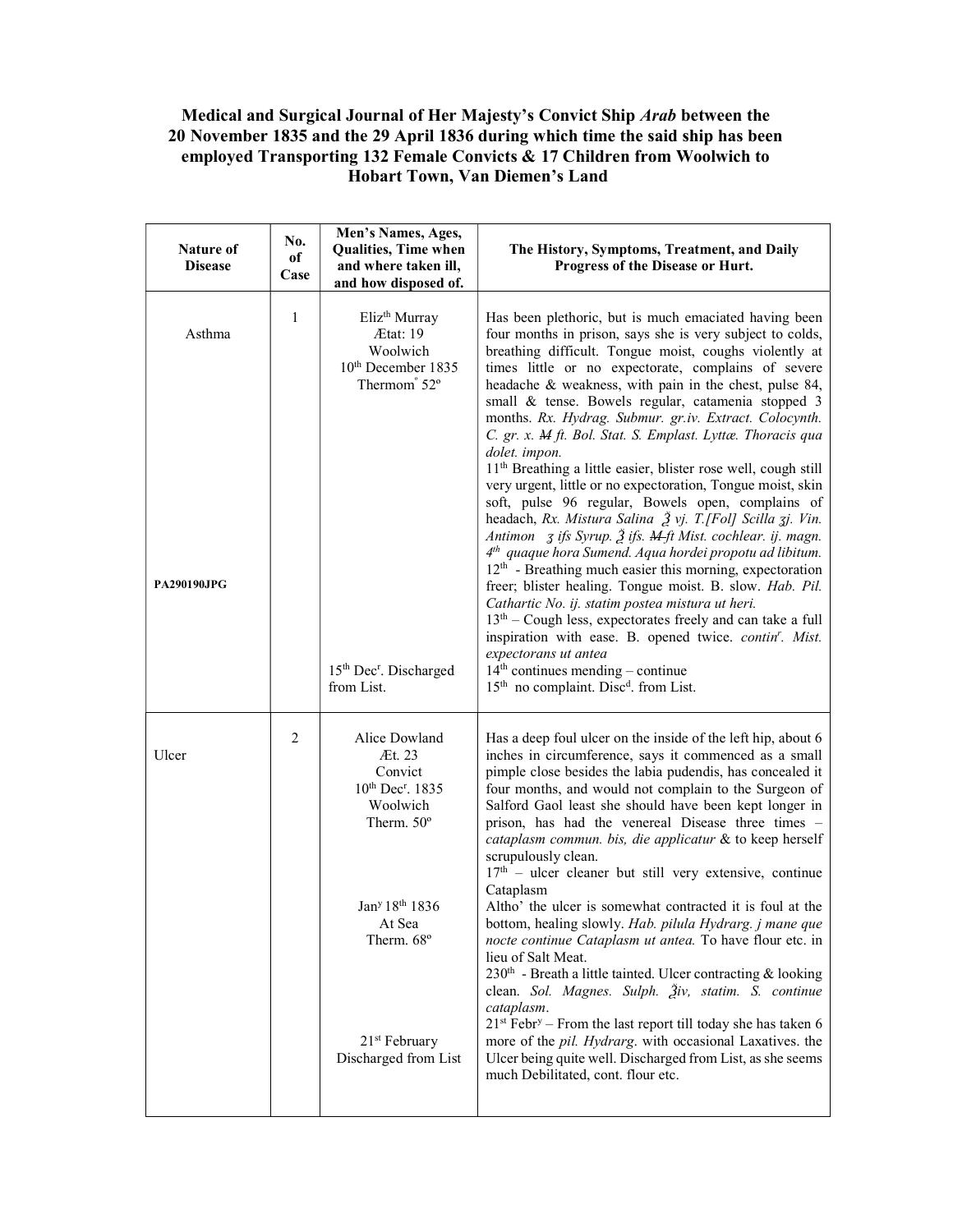| Chronic<br>Rheumatism<br><b>PA290191JPG</b> | 3 | Ann Callanan<br>Atat:21<br>Convict<br>11 <sup>th</sup> Dec <sup>r</sup> . 1835<br>Woolwich<br>Therm. 51°<br>Temp. 82 <sup>o</sup><br>Disch <sup>d</sup> from List<br>$20th$ Jan <sup>y</sup> 1836<br>Cured. | Has for this some time passed, appeared weak in her step<br>when walking, & apparently with difficulty could drag<br>one leg after the other, - on enquiring she says that she<br>contracted her complaint in prison and until the time she<br>left Newgate had been under medical treatment there; but<br>as she wished to get away with her companions she told<br>the medical attendant she was nearly well. today she is<br>unable to get up complains of severe headach, and pain &<br>stiffness in the right hip and Knee joints, catamenia left<br>her four months, her person is weak and emaciated to a<br>degree.<br>Rx. Extract, Colocynth: c. Gr. v. Hydradrg. Submur Gr ij<br>Mft Bol. Stat. Sumend. Thea tepid ad ad libitum.<br>Vespere – seems to think herself a little better but the<br>severe pain in the sinciput continues. B. once opened,<br>arterial action but little affected. Skin moist. Tongue<br>somewhat furred. Emplast. Lyttæ. os frontis qua dolet<br>imponatur. Diluents etc.<br>12 <sup>th</sup> Pain in her Knees etc. easier and that in her forehead<br>much relieved. Bowels open, dressed the blister.<br>Hab. Pulv. Ipec. comp. Gr xv hora somni<br>$20th$ – Continues mending, bowels regular. Skin moist.<br>Tongue clean, appetite good. Omitt'. medicamenta<br>$29th$ Jan <sup>y</sup> 1836 – From last report many occasional<br>Laxatives have been given. She is still weak but no<br>complaint. Disch <sup>d</sup> from List Therm: 82°                                                                                                                                                                                                                                                                                                                                                                                               |
|---------------------------------------------|---|-------------------------------------------------------------------------------------------------------------------------------------------------------------------------------------------------------------|------------------------------------------------------------------------------------------------------------------------------------------------------------------------------------------------------------------------------------------------------------------------------------------------------------------------------------------------------------------------------------------------------------------------------------------------------------------------------------------------------------------------------------------------------------------------------------------------------------------------------------------------------------------------------------------------------------------------------------------------------------------------------------------------------------------------------------------------------------------------------------------------------------------------------------------------------------------------------------------------------------------------------------------------------------------------------------------------------------------------------------------------------------------------------------------------------------------------------------------------------------------------------------------------------------------------------------------------------------------------------------------------------------------------------------------------------------------------------------------------------------------------------------------------------------------------------------------------------------------------------------------------------------------------------------------------------------------------------------------------------------------------------------------------------------------------------------------------------------------------------------------|
| Partuition<br><b>PA290192JPG</b>            | 4 | Susan Fitzgerald<br>Ætat 19<br>Convict<br>$14^{th}$ Dec <sup>r</sup> 1835<br>Woolwich<br>Therm. $52^{\circ}$                                                                                                | Was taken with Labour pains last night and continued<br>until this morning about 11 o'clock when she was<br>delivered of a stillborn child in a state of purification,<br>apparently having been dead a month or six weeks, this<br>was a footling case, the right foot presenting first, as it was<br>a protracted labour and no expulsion pains, at the same<br>time the patient much exhausted the two arms were<br>brought down $&$ I delivered her of the child, had gruel $&$<br>a little wine negus to keep up her strength during Labour.<br>Vespere. - Placenta still retained $\&$ no expulsion pain<br>since she was delivered this morning, Lochia moderate,<br>has taken some Sago with <i>Žifs Vin Rub</i> . Pulse 82, regular.<br>Tongue furred a little, a gentle Diaphoresis pervades the<br>body.<br>15 <sup>th</sup> [Sleeped?] but very indifferent, placenta in status quo<br>endeavoured to persuade her to allow me to take out the<br>consanguine but she is determined & obstinate. Bowels<br>not opened since the 13 <sup>th</sup> flooding at intervals, Complains<br>this morning of pain in her bowels $\&$ loins, no expulsive<br>pain since the child was born, pulse 97. Tongue dry.<br>Hab. Ol: Ricini Ž j stat. Diluents. Sago etc.<br>Vespere – Had been very quiet during the day pulse 87,<br>soft and regular, Tongue a little parched, Bowels not yet<br>moved, placenta not yet detached. Hab. Sol. Magnes.<br>Sulphat. $\tilde{A}$ ij. cras mane si opus sit.<br>$16th$ – No alteration whatever since yesterday Evening.<br>Bowels not yet moved. Gruel. Sago, etc<br>$17th$ – Passed a watchful night vomiting at times, had $\tilde{Z}j$<br>Ol: Ricini last evening and rejected it, again about 11P.M.<br>has had an Enema which had but very partial effect, at<br>midnight $\tilde{\beta}$ ij of the Sol. Magnes Sulph. was administered, |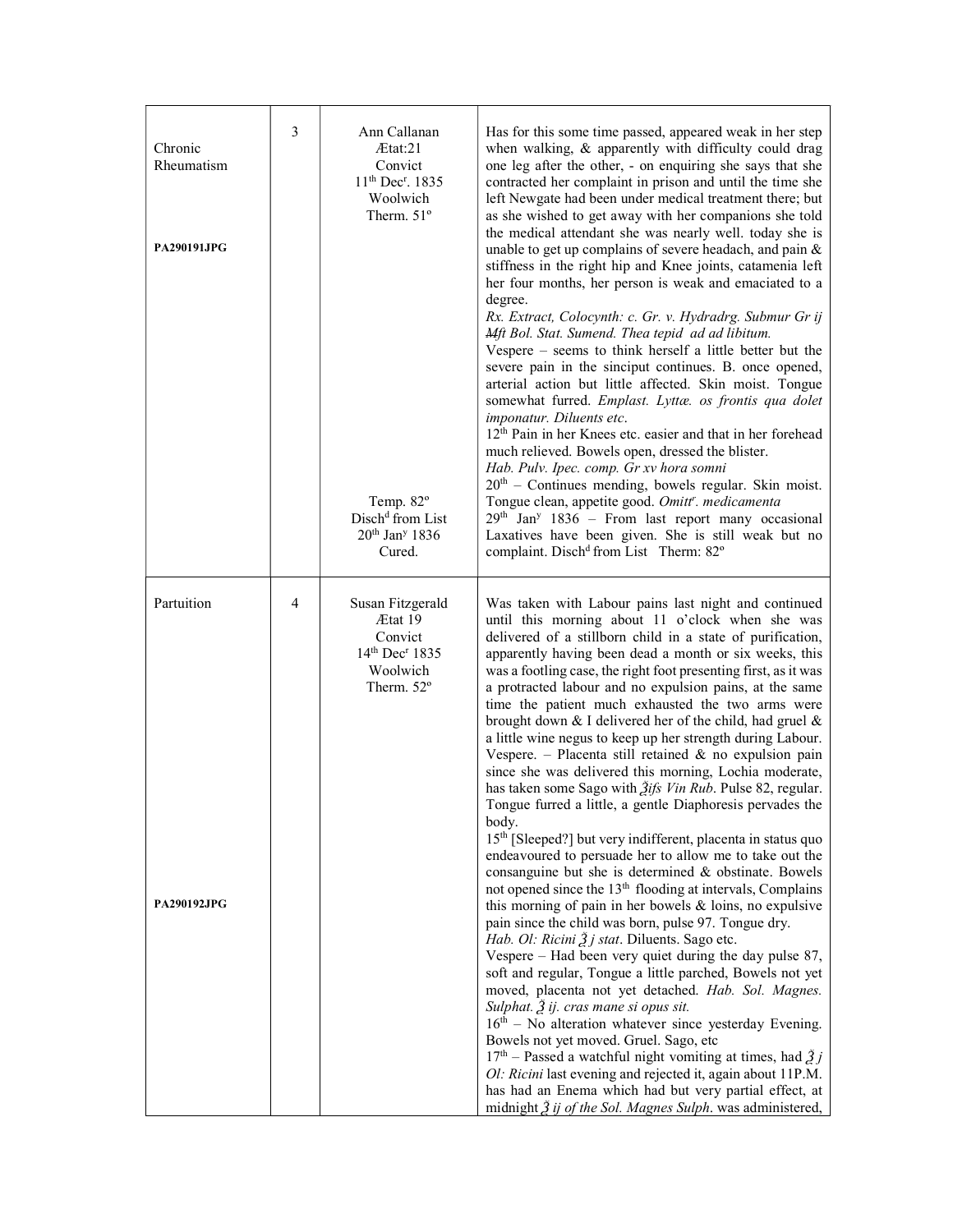|                                 | 18th Dec <sup>r</sup> .<br>Therm: 49°                                   | today she says she has no pain, Bowels freely opened this<br>morning pulse 83. Tongue & skin moist after-birth still<br>retained. To have a little preserved soup or Sago which<br>ever she could relish.<br>Nearly in the same state as yesterday but on the whole<br>seems better as she only complains of weakness this<br>morning. B. opened once scantily, placenta in status quo,<br>little or no discharge. Sago& [wine?]<br>Vespere - Has had singultus at intervals today, seems very<br>weak & exhausted, has had little or no discharge these                                                                                                                                                                                                                |
|---------------------------------|-------------------------------------------------------------------------|-------------------------------------------------------------------------------------------------------------------------------------------------------------------------------------------------------------------------------------------------------------------------------------------------------------------------------------------------------------------------------------------------------------------------------------------------------------------------------------------------------------------------------------------------------------------------------------------------------------------------------------------------------------------------------------------------------------------------------------------------------------------------|
|                                 |                                                                         | three days, about midday the funis of the placenta came<br>away separating when she turned in bed, seems to have no<br>pain and only complains of her heart & weakness. Tongue<br>clean and rather dry, pulse 98 small and easily<br>compressed. Skin moist, has had Sago with a little port<br>wine, Tea etc as she complained of Heartburn this<br>afternoon, Gr xv of Magnes Subcarbonate was given her.<br>B. not opened today.<br>$19th$ . Passed a watchful & restless night, rejects almost<br>every thing she makes use of, complains only of<br>weakness. Tongue clean & rather dry, pulse about 96, soft                                                                                                                                                      |
|                                 |                                                                         | & weak. Skin moist, has cold rigors at times which are<br>relieved by warm tea. B. opened twice scantily this<br>morning (very fœtid). Hab. Ol: Ricini Ž j statim. Beef Tea.<br>At three o'clock this morning the placenta came away                                                                                                                                                                                                                                                                                                                                                                                                                                                                                                                                    |
| <b>PA290193JPG</b><br>Puerperal | 20 <sup>th</sup> Dec <sup>r</sup> 1835<br>Woolwich<br>Therm. $51^\circ$ | with a few pains, as she as very cold & weak $\tilde{g}$ ifs<br>Brandy in hot water was given<br>9A.M. complains of after pains & weakness, has no<br>appetite, pulse 96, small. Skin moist. Tongue clean & dry,                                                                                                                                                                                                                                                                                                                                                                                                                                                                                                                                                        |
| Fever                           |                                                                         | increased thirst. Bowels not opened.<br>Rx. T.K. Opii gtt xx. æther Antim 3 fs Aq. Cinnam. $\tilde{\mathcal{Z}}$ ij M<br>ft haust. Stat. Sum. Beef Tea<br>$21st$ Very weak & low this morning, the abdomen has felt<br>all along not supernaturally tense, only over the region of<br>the uterus it feels hard and distended but circumscribed,<br>she sleeps little or none. Bowels opened one, the after<br>pains continue but not so severe, pulse 100, small & easily<br>compressed, little or no Lochial discharge today – Sago<br>with a little wine or Beef Tea if she prefers it.<br>Repet' Haust. Anodyne ut heri<br>Vespere – After pains continue but not so severe – $Repeat^r$ .                                                                           |
|                                 | $22nd$ Dec <sup>r</sup> 1835<br>Off Sheerness<br>Therm. 50°             | haustus<br>Sinking progressively, pulse 100 small and weak. Tongue<br>foul and dry this morning. Skin soft but hot, no complaint<br>whatever, could not sleep altho' mxxviij Tinct Opii with zj<br>æther nitric was administered last night at bedtime.                                                                                                                                                                                                                                                                                                                                                                                                                                                                                                                 |
|                                 |                                                                         | Lochia nearly disappeared. To have thin Sago with a little<br>port wine. Beef Tea if she can take it as a drink. Bowels<br>not opened.<br>Vespere. Has been low all day and at times incoherent and<br>restless, complains but little and that of some pain in the<br>region of the uterus, when she coughs, or on pressure.<br>Tongue dry but clean, pulse 102, small & weak. Skin soft<br>& hot. Bowels not moved today, she rejected today<br>everything given her. Repet <sup>r</sup> . Haust. Anodyne ut antea<br>$23rd$ – Passed a restless night, with low delirium has had a<br>little thin Sago with wine occasionally, but rejects almost<br>everything as soon as swallowed. Tongue black &<br>parched, pulse at the wrist hardly perceptible, sinking fast. |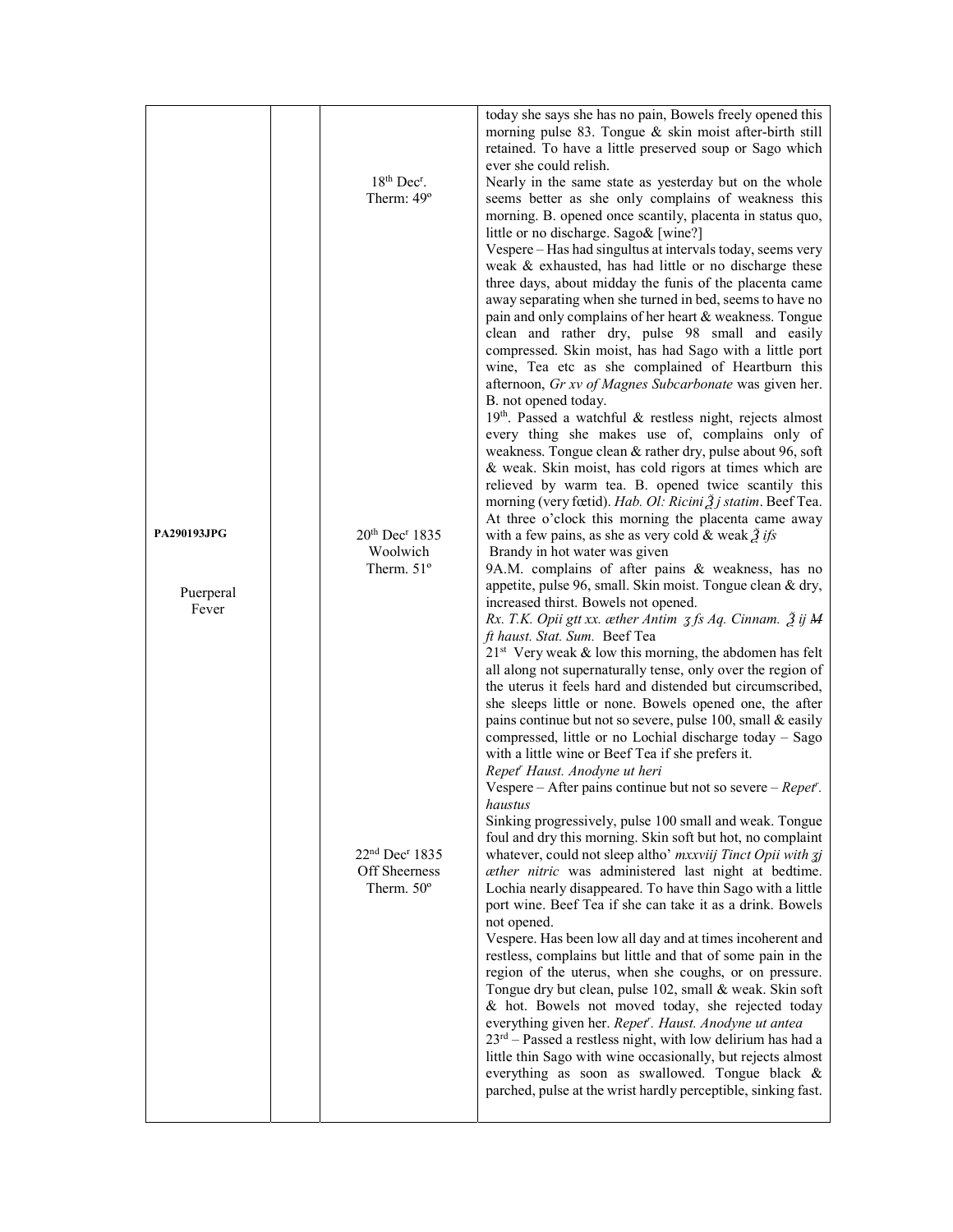| PA290194JPG |   |                                                                                                                                                    | Vespere. – Continued much in the same state as at last                                                                                                                                                                                                                                                                                                                                                                                                                                                                                                                                                                                                                                                                                                                                                                                                                                                                                                                                                                                                                                                        |
|-------------|---|----------------------------------------------------------------------------------------------------------------------------------------------------|---------------------------------------------------------------------------------------------------------------------------------------------------------------------------------------------------------------------------------------------------------------------------------------------------------------------------------------------------------------------------------------------------------------------------------------------------------------------------------------------------------------------------------------------------------------------------------------------------------------------------------------------------------------------------------------------------------------------------------------------------------------------------------------------------------------------------------------------------------------------------------------------------------------------------------------------------------------------------------------------------------------------------------------------------------------------------------------------------------------|
|             |   | 23rd Dec <sup>r</sup> 1835<br>Died 11 A.M.<br>Off Sheerness<br>Therm, $50^\circ$                                                                   | report, sinking gradually, apparently without pain or<br>uneasiness until 11 this forenoon when she expired,<br>at 5 P.M. read the funeral service and buried the corps off<br>Sheerness.                                                                                                                                                                                                                                                                                                                                                                                                                                                                                                                                                                                                                                                                                                                                                                                                                                                                                                                     |
| Venereal    | 5 | Jane Marshall<br>Ætat. 16<br>17th Dec <sup>r</sup> 1835<br>Woolwich<br>Therm. 51°<br>$6th$ Jan <sup>y</sup> 1836<br>Discharged<br>Cured from List. | Has several large foul ulcers on the inner surface of the<br>laterium pudendi, with a swelling in both groins. os palati<br>seems also affected, says she has been taking medicine in<br>Exeter Gaol, and was very ill when she was taken from<br>that place to this ship.<br>Hab. Pil. Hydrarg. gr v. bis die<br>Cataplasma commun. maneque nocte<br>Bubo. applicator. Curat. ulcus more solito.<br>$4th$ Jan <sup>y</sup> 1836 – Both swellings have been absorbed, ulcers<br>looking cleaner. Mouth affected a little. Intermitt'. pilula<br>pro temporus - continue ulcus application<br>6th – Ulcus cicatrized, says she has no complaint.<br>Discharged accordingly from List.                                                                                                                                                                                                                                                                                                                                                                                                                          |
| Pleuritis   | 5 | <b>Ann Powers</b><br>Ætat. 25<br>Convict<br>Jan <sup>y</sup> 16 <sup>th</sup> 1836<br>At Sea<br>Therm. 62°                                         | Complained yesterday morning of pains under the right<br>breast, difficult breathing, cough & severe headache,<br>bowels slow, of a weak & debilitated constitution; two<br>Carthartic pills were given followed by $\tilde{Z}$ ij Sol. Sulphis.<br>Magnes which opened the bowels well, a blister was<br>afterwards applied to the side, and the <i>Mist. Saline c.</i> $\begin{bmatrix}  \end{bmatrix}$<br>Antimon et Scillæ, was administered during the night.<br>today she breathes easier, and feels no pain in the side but<br>when she coughs, skin moist, Bowels opened once this<br>morning. Tongue clean, pulse 87, soft but full. Continue<br>Mist. ut heri.<br>Vespere.- At 4 P.M. as the difficulty of breathing returned,<br>with the hard & frequent cough, $\frac{3}{2}$ xvj of blood was<br>extracted from the arm which in a great measure relieved<br>her. Cough still is troublesome but not so frequent. Cont':<br><b>Mistura</b><br>24 <sup>th</sup> Cough continues but not so troublesome, rested better<br>last night. Bowels not opened. Tongue & skin moist, pulse                |
| PA290195JPG |   | Off the Nore Lights<br>(North Foreland<br>Lighthouse?)<br>Therm. 51°                                                                               | 86 sound & more soft, and breathes comparatively easy,<br>complains only of some uneasiness over the ensiform<br>cartilage, no expectoration, blood drawn highly buffy says<br>she is subject to this complaint whenever she is exposed<br>to cold or wet.<br>Rx. Mist. Nitras Potassæ Žvj Tinct. Scillæ zifs, Tinct Opii<br>gtt xxx Mft Mist. cochlear Magn. ij 2 <sup>da</sup> que qua hora<br>sumendus. Aq. Hordei pro potu.<br>Vespere - Short tickling cough, pulse small 98, skin soft.<br>Tongue clean, Bowels not opened during the day.<br>Catamenia appeared last night. V.S. ad $\frac{3}{2}xx$ - before<br>leaving her bedside, the cough had ceased and appeared<br>much relieved.<br>Cont <sup>r</sup> . Mist. Nitras etc<br>25 <sup>th</sup> Rested very indifferently, incoherent at times, cough<br>but little during the night. Skin moist, Tongue clean &<br>natural, pulse more full and naturally soft, ranging about<br>92, blood buffed. Bowels not opened. no expectoration.<br>Hab. Sol. Magnes Sulphate Ѯij 2 <sup>da</sup> qua que hora donec<br>alvus bene respond <sup>t</sup> . |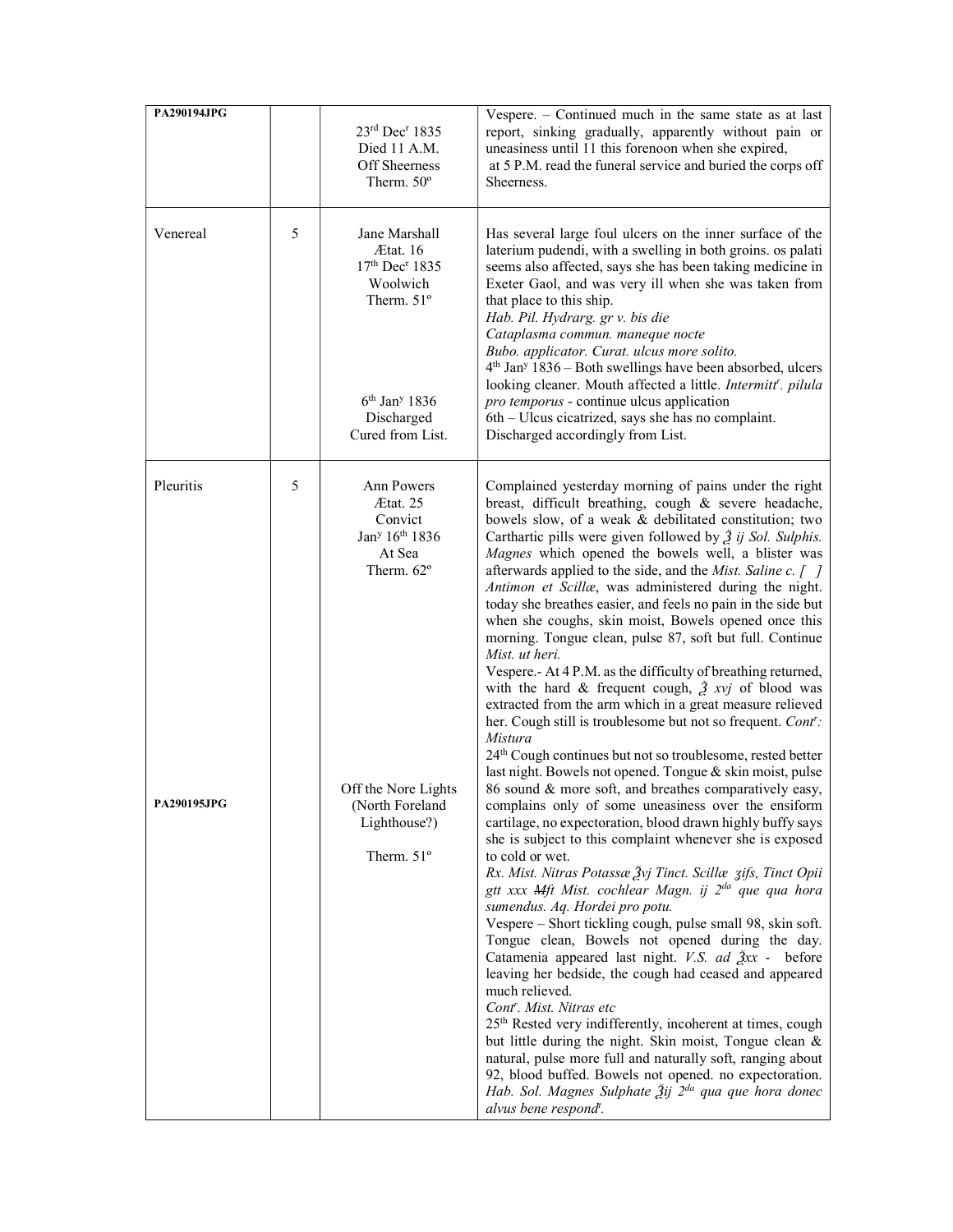| PA290196JPG |   | Off the Nore Lights<br>(North Foreland<br>Lighthouse?)<br>Therm. 50°<br>Off North Foreland<br>Therm. 49°                                      | $26th$ – Bowels opened twice yesterday, cough &<br>respiration less troublesome until 4 A.M. when she again<br>complained much of the cough and difficulty in breathing,<br>with pain in the right side, pulse $100$ , soft & regular,<br>Tongue Clean. Skin soft. Rx. Tinct. Opii M xxiv. Tinct.<br>Scillæ zi. ft. haust. cum Aq. cinnam. Žij. stst. sumendus.<br>Therm. 25 $\degree$<br>Emplast Lyttæ qua dolet imponere<br>$27th$ – Passed a good night cough easier and now<br>expectorates freely, pulse 92, soft but weak, catamenia<br>flowing a little, Tongue moist, skin soft, Bowels not<br>opened, takes now a little thin Sago & water gruel<br>Cont'. Mist. Nitras potassæ ut antea<br>$28th$ – Breathes easy & expectorates freely, no pain in the<br>side on taking a full inspiration, Bowels slow.<br>Cont'. Mist. Nitras potassæ<br>Cough almost gone appetite returning little or no<br>complaint but debility. Bowels regular.<br>Cont <sup>r</sup> . Mist. Nitras potassæ                                                                                                                                                                                                                                                                                                                                                                                                             |
|-------------|---|-----------------------------------------------------------------------------------------------------------------------------------------------|-------------------------------------------------------------------------------------------------------------------------------------------------------------------------------------------------------------------------------------------------------------------------------------------------------------------------------------------------------------------------------------------------------------------------------------------------------------------------------------------------------------------------------------------------------------------------------------------------------------------------------------------------------------------------------------------------------------------------------------------------------------------------------------------------------------------------------------------------------------------------------------------------------------------------------------------------------------------------------------------------------------------------------------------------------------------------------------------------------------------------------------------------------------------------------------------------------------------------------------------------------------------------------------------------------------------------------------------------------------------------------------------------------------|
|             |   | Discharged cured<br>$10^{th}$ Jan <sup>y</sup> 1836                                                                                           | $5th$ Jan <sup>y</sup> 1836 – came up on deck a few minutes yesterday<br>but continues very weak, appetite not so good these few<br>days. B. regular, no cough, pain in the chest gone.<br>Rx. Sulph. Quinin. Gr v. Aqua 3ifs and Sulphur Nitrat gtt<br>vj Mft haust. bis die sumendus, omitt <sup>r</sup> Mist. Nitras<br>potassæ. to have a little preserved meat<br>$10th$ – no complaint disch <sup>d</sup> from List.                                                                                                                                                                                                                                                                                                                                                                                                                                                                                                                                                                                                                                                                                                                                                                                                                                                                                                                                                                                  |
| Pleuritis   | 6 | Emma Marland<br>Ætat. 19<br>$5th$ Jan <sup>y</sup> 1836<br>At Sea<br>Therm. $56^{\circ}$<br>$14th$ Jan <sup>y</sup> 1836<br>Discharged cured. | Complains of severe pain under the right breast shooting<br>backwards to the spine, takes a full inspiration with very<br>little pain & no cough, pulse 82, soft. Tongue clean and<br>moist. Bowels regular.<br>Hab. pilula Colocynth. c. No. ij statim post hora ij. Sol.<br>Sulphas Magnes Žij 2 <sup>da</sup> qua que hora done alvus resp <sup>r</sup> .<br>Emplast Lyttæ qua dolet imponat <sup>r</sup><br>Vespere- Blister not risen, complains very much of the<br>pain in her side when she inspires, extending to the spine<br>and right shoulder, pulse 96, Skin soft. Tongue clean.<br>Bowels not opened. Thirst. V.S. as $\frac{3}{2}$ xxiv statim et Solut.<br>Magnes Sulph. ut antea prescript.<br>6th Pain in the side less, Blood drawn contains a great deal<br>of serum but not buffed, complains now of the pain in the<br>right shoulder being worst. Bowels opened frequently.<br>$7th$ – Complains most of the pain in the right shoulder.<br>Bowels not opened sine yesterday, Tongue clean & pulse<br>natural.<br>Emplast Epigastric Scapula qua dolet imponend.<br>Aq. Avenæ pro potu. No medicin.<br>$9th$ – Blister on the side nearly well, that on the shoulder<br>dressed, no pain or uneasiness except from the blisters.<br>Bowels regular.<br>$11th$ – Blisters nearly well no complaint otherwise.<br>14th No complaint, says she is quite well. Discharged from<br>List. |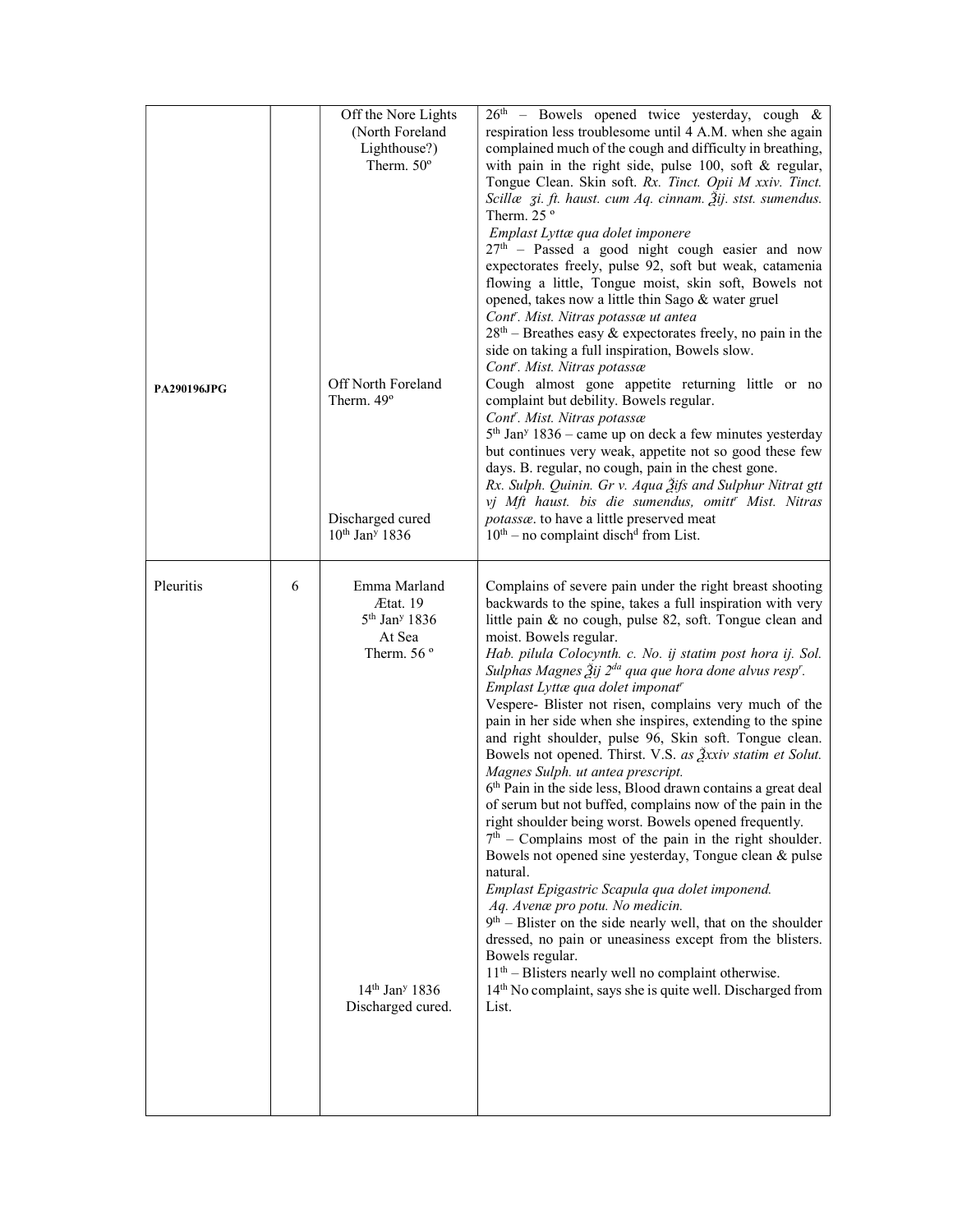| <b>PA290197JPG</b>              |   |                                                                                                                                                          |                                                                                                                                                                                                                                                                                                                                                                                                                                                                                                                                                                                                                                                                                                                                                                                                                                                                                                                                                                                                                                                                                                                                                                                                                                                                                                                                                                                                                                                                                                                                                                                                                                                                                                                                                                                                                                                                                                                                                                                                                     |
|---------------------------------|---|----------------------------------------------------------------------------------------------------------------------------------------------------------|---------------------------------------------------------------------------------------------------------------------------------------------------------------------------------------------------------------------------------------------------------------------------------------------------------------------------------------------------------------------------------------------------------------------------------------------------------------------------------------------------------------------------------------------------------------------------------------------------------------------------------------------------------------------------------------------------------------------------------------------------------------------------------------------------------------------------------------------------------------------------------------------------------------------------------------------------------------------------------------------------------------------------------------------------------------------------------------------------------------------------------------------------------------------------------------------------------------------------------------------------------------------------------------------------------------------------------------------------------------------------------------------------------------------------------------------------------------------------------------------------------------------------------------------------------------------------------------------------------------------------------------------------------------------------------------------------------------------------------------------------------------------------------------------------------------------------------------------------------------------------------------------------------------------------------------------------------------------------------------------------------------------|
| Ulcus                           | 7 | Rachel Beckett<br>Ætat 19<br>Convict<br>$16th$ Jan <sup>y</sup> 1836<br>Therm. 63 in Shade<br>Discharged cured<br>25th April 1836                        | Complained last evening of having had a fall and opened<br>an old ulcer on the left Tibia four days ago, it looks foul<br>& discharging a thin ichorous sanies. Bowels confined.<br>Cataplasm Commun. bis in applictur. hab. Haust.<br>Purgans quam primun.<br>20 <sup>th</sup> Leg inflamed to a great degree, ulcer looking foul<br>with a sanies discharge, edges ragged.<br>Hab. Pil. Calomel G rij omni nocte. Continur. Cataplasm<br>ut antea<br>4 <sup>th</sup> Febr <sup>y</sup> . Mouth a little affected by the medicine, ulcer<br>still unhealthy, discharge less but not contracting. B.<br>regular<br>Omitt' pilula Calomel<br>Rx. Nitras potassæ zifs Succ. Lemon. Žifs Saccha zij Aq.<br>Žvj Mft Mist. Žv bis die sumendus<br>Con. Cataplasm. ut antea,<br>to have flour in lieu of Salt Meats.<br>March 10 <sup>th</sup> Ulcer contracting & clean, omitt <sup>r</sup> Cataplasm.<br>Cont <sup>r</sup> Mist. Curat. Ulcus c. Ungt. Resina bis die<br>.25th April. Ulcer cicatured.<br>Discharged from List                                                                                                                                                                                                                                                                                                                                                                                                                                                                                                                                                                                                                                                                                                                                                                                                                                                                                                                                                                                          |
| Scorbutis<br><b>PA290198JPG</b> | 8 | Julia Maria Cramp<br>Ætat. 23<br>Convict<br>25 Jany 11836<br>At Sea<br>Therm. 82 °in Shade<br>222 <sup>nd</sup> Febr <sup>y</sup><br>Therm. 82 °in Shade | Of Leucophlegmatic habit, says she has been tapped for<br>dropsy twice, her arms and legs are covered with petechial<br>blotches, gums spongy & bleed occasionally, teeth foul,<br>breath fetid. Pulse and Bowels regular, incapable of<br>moving her right arm.<br>Rx. Nitras potassæ zfs. Sacc. Lemonis Žj Sacchar zij. Aq.<br>ziij Mft haust. ter in die sumendus.<br>26 <sup>th</sup> - Blotches painful to the touch, no alteration<br>otherwise, only the stomach seems irritable $&$ complains<br>of headache. Bowels regular. Cont. Haust.<br>$27th$ – Blotches rather decreasing but the arms and legs<br>painful on pressure, had Žij. Sol. Magnes Sulph. last night.<br>Bowels twice opened. Cont. haust.<br>$28th$ – Irritability of the stomach gone but still some<br>headache. Blotches disappearing. B. opened thrice, but<br>scantily, had Gr x Calomel & Gr vj Extract Colocynth last<br>evening. Cont. haust. Nitras potassæ etc.<br>$30th$ Bowels well opened these two days, pulse 87, soft.<br>Tongue, coated, gums now healthy to appearance.<br>Blotches stationary, complains much of the pain &<br>swelling of her wrist (right) very weak - cont. haust, to<br>have soup.<br>Right arm still very stiff. Legs and ankles swell very much<br>during the day. Bowels rather confined. pulse 86, soft $\&$<br>regular. Tongue still foul, complains of Dysuria, in other<br>respects as last report. Rx. Extract Colocynth c, Gr x.<br>Hydra. Submur Gr vj Mft, Bol. stat. sumendus, post opus.<br>contin. Haust. Antiscorbutic.<br>$5th$ Blotches completely disappeared as also the pain &<br>swelling of the ancles, that of the right wrist and arm<br>continues, the arm seems powerless. B. slow again.<br>repet". Bol. Calomel & Colocynth ut antea.<br>$7th$ – Swelling of the right wrist diminishing progressively,<br>appetite pretty good. Bowels open. contr haust.<br>$11th$ – Seems to have no complaint, except a little<br>stiffness in the right arm & wrist, B. regular. |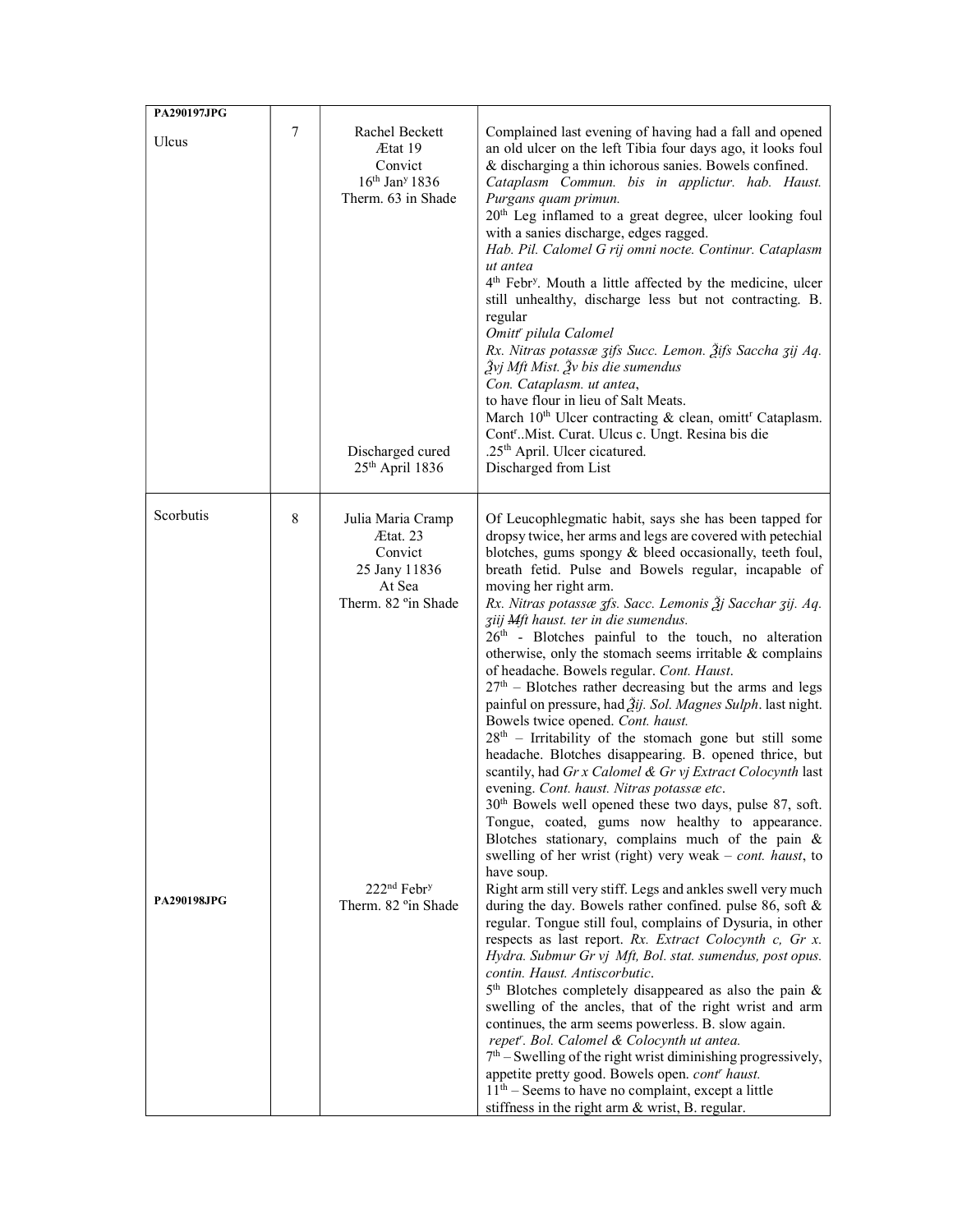|                             |   | 14th Feb ° 1836<br>Discharged cured<br>At Sea Them. 81 °                             | 14 <sup>th</sup> Complains of a little pain in the wrist remaining, in<br>other respects quite recovered.<br>Discharged from List<br>To have flour, raisins, etc in lieu of Salt Meat.                                                                                                                                                                                                                                                                                                                                                                                                                                                                                                                                                                                                                                                                                                                                                                                                                                                                                                                                                                                                                                                                                                                                                                                                                                                                                                                                                                                                                                                                                                                                                                                                                                                                                                                                                                                                                                                                                                                                                                                                                                                                                                                                                                                                                                                                                                                                                                                                                                                                                                                                                                                                                                                                                                                                                                                                                                                                                                                                                                  |
|-----------------------------|---|--------------------------------------------------------------------------------------|---------------------------------------------------------------------------------------------------------------------------------------------------------------------------------------------------------------------------------------------------------------------------------------------------------------------------------------------------------------------------------------------------------------------------------------------------------------------------------------------------------------------------------------------------------------------------------------------------------------------------------------------------------------------------------------------------------------------------------------------------------------------------------------------------------------------------------------------------------------------------------------------------------------------------------------------------------------------------------------------------------------------------------------------------------------------------------------------------------------------------------------------------------------------------------------------------------------------------------------------------------------------------------------------------------------------------------------------------------------------------------------------------------------------------------------------------------------------------------------------------------------------------------------------------------------------------------------------------------------------------------------------------------------------------------------------------------------------------------------------------------------------------------------------------------------------------------------------------------------------------------------------------------------------------------------------------------------------------------------------------------------------------------------------------------------------------------------------------------------------------------------------------------------------------------------------------------------------------------------------------------------------------------------------------------------------------------------------------------------------------------------------------------------------------------------------------------------------------------------------------------------------------------------------------------------------------------------------------------------------------------------------------------------------------------------------------------------------------------------------------------------------------------------------------------------------------------------------------------------------------------------------------------------------------------------------------------------------------------------------------------------------------------------------------------------------------------------------------------------------------------------------------------|
| Fever<br><b>PA290199JPG</b> | 9 | Ann Hampson<br>Ætat. 22.<br>Convict<br>24th Feby 1836<br>At Sea<br>Therm. 79 ° shade | Complained two days ago of pain and uneasiness with<br>weakness across the lower lumber vertebrae which she<br>ascribed to not having seen the catamenia for 3 months, a<br>purgative mixture was prescribed at the time, and not<br>having made her appearance again she was supposed to be<br>well. - Today she complains of pain extending from the<br>ensiform cartilage to the dorsal vertebrae with general<br>lassitude & debility, clammy perspiration & extremities<br>cold. Pulse 86 regular but weak, Tongue furred. Bowels<br>opened twice. Haust. Emetic q.p. [ ] postea. Emplast<br>Lyttae. part. affecta. applicator.<br>25 <sup>th</sup> – Passed a sleepless night, blister dressed, had a pill<br>composed of Hydrarg. Submur. Gr ij opii crud. Gr 1/4<br>every three hours during the night. Bowels not opened<br>today. Emetic acted partially complains still of pains in the<br>epigastrium, pulse 90, sound & regular. Tongue furred,<br>Skin cold & clammy, great depression of spirits with<br>constant thirst. Rx. Liquor. Ammon. Acetet. Mist.<br>Camphora a a zvj Spirit. æther. Nitrat zj Tinct. Opii gtt.<br>xx <i>Mft. haust. stat. s.</i><br>Continuent. pil. ut heri prescript. aqua hordie propotu ad<br>libitum.<br>At 3 o'clock this morning the pain in the right side being<br>very much augmented but that in the region of the stomach<br>less and accompanied with difficulty of breathing and<br>incapable of resting on the affected side with a small pulse<br>ranging about 100. Tongue foul. Sk. cold & moist with<br>considerable thirst. $\tilde{X}$ xvj of blood was extracted from the<br>arm, a blister applied over the part complained of. Gr vj of<br>Hydrarg Submur, & left to rest.<br>8A.M. 26 <sup>th</sup> – Seems a good deal relieved, blood drawn in<br>the first cup buffed, that in the second cup not. dressed the<br>blister first applied. B. not opened, breath tainted.<br>Hab. Sol. Magnes. Sulphatas zij stat. omitt'. Pil. Hydrarg.<br>Submur. et opiii<br>27 <sup>th</sup> – Has had some sleep during the night, less pain in the<br>right hypochondrium. pulse 90 soft & regular. Tongue<br>furred, Skin moist. B. 3 <sup>2</sup> opened mouth a little sore dressed<br>the blisters, omitt' Mist.Camph. hordie<br>6 P.M. about an hour ago she had been sitting up to get<br>her bed made and in the space of 10 minutes after she has<br>again returned to it, cold rigors came on and unable now<br>to endure the pain in her left side with tremors $\&$ spasms<br>of the hands etc friction with warm flannels was had<br>recourse to and as this had little effect, the pulse being<br>pretty full 2xii was again extracted, her bowels have been<br>opened twice since morning visit. (Warm Tea)<br>8 P.M.- Some delirium, and answers incoherently. Rx.<br>Tinct. Opii M. xxv. Sp. æther Nitros zifs. Mist. Camphor.<br><i><u><b>Žifs. Mft haust. stat. sumendus</b></u></i><br>$28th$ – Has been in a comatose state during the night, no<br>alteration for the better this morning, pulse 110, small but<br>regular. Tongue coated of a clay colour. Skin warm and |
|                             |   |                                                                                      |                                                                                                                                                                                                                                                                                                                                                                                                                                                                                                                                                                                                                                                                                                                                                                                                                                                                                                                                                                                                                                                                                                                                                                                                                                                                                                                                                                                                                                                                                                                                                                                                                                                                                                                                                                                                                                                                                                                                                                                                                                                                                                                                                                                                                                                                                                                                                                                                                                                                                                                                                                                                                                                                                                                                                                                                                                                                                                                                                                                                                                                                                                                                                         |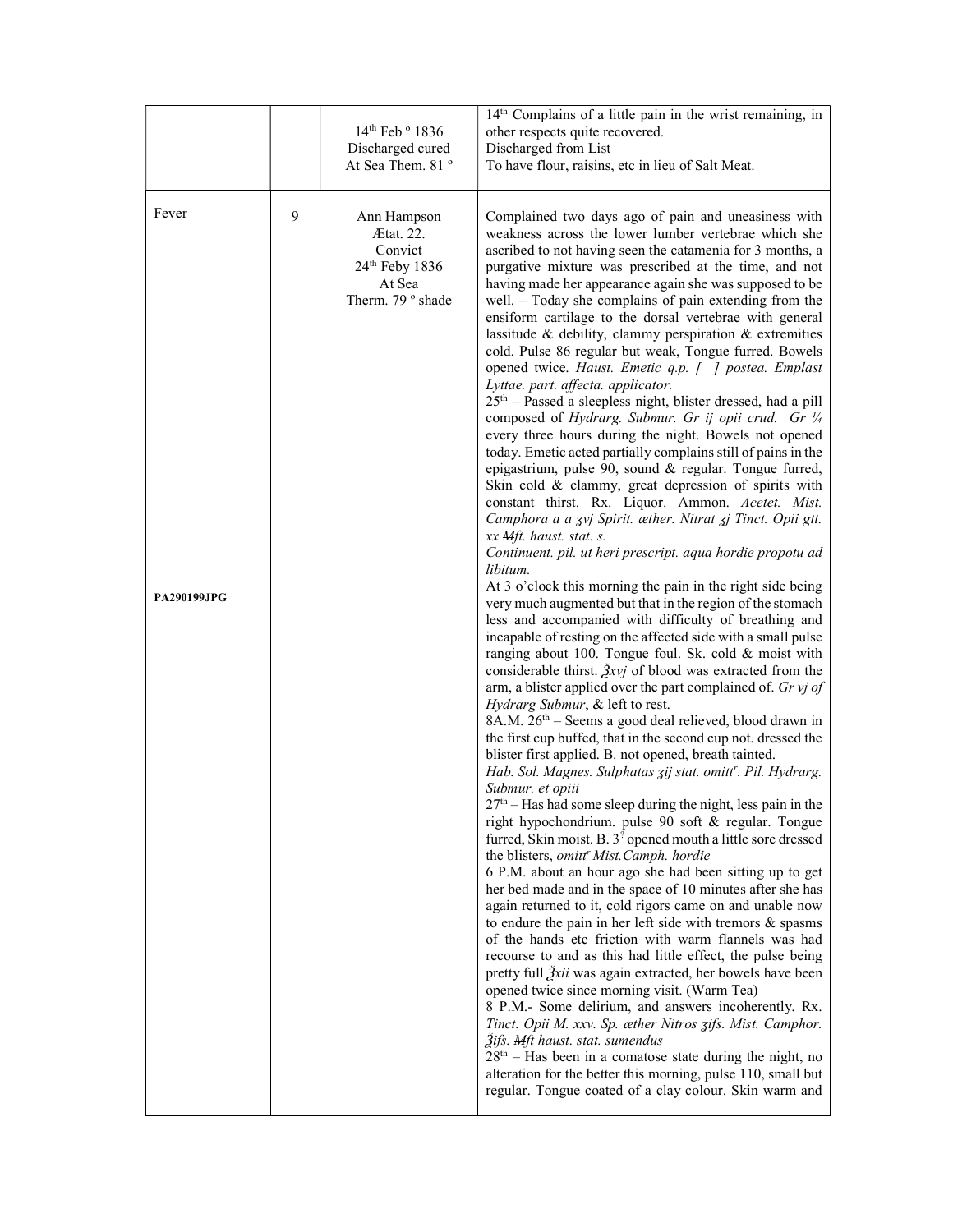| <b>PA290200JPG</b>               |    | $29th$ Febr <sup>y</sup> 1836<br>At Sea<br>Therm. $71^\circ$                                                                              | moist, less thirst. Rx. Liquor Ammon. Acetat. Mist<br>Camphore a a zvj. Sp. æther Nitros zj. Mft. haust ter die<br>Vespere. Repet. haust Anodyne ut heri. Aq. hordie pro<br>potu ad libitum.<br>Passed a sleepless night with a good deal of delirium, but<br>towards morning became more tranquil, her hair was cut<br>off last night and cold lotion of vinegar & water applied<br>frequently to the head. Bowels open, Tongue moist but<br>foul, pulse 89, sound & soft, less thirst. Sk. moist, first<br>blister applied well, the last nearly so, the pain complained<br>of considerably relieved - Cont'. Haust. Camphore ut<br><i>antea</i> – to have a little thin Sago, Tea etc<br>Vespere. - Haust. Anodyne h.s. repet.<br>$1st$ march. – Had a much better night and seems on the<br>whole better today, pulse 90, soft & regular. Tongue<br>furred but moist. Skin moist & cool, less thirst. Bowels<br>not opened today.<br>Continue Haust. Ant. Ammon. etc. To have a little thin<br>Sago only<br>2 <sup>nd</sup> – Comparatively quite well this morning. Sleeps well<br>& seems quite refreshed, says she feels no complaint. -<br>Omitt <sup>r</sup> . medicam. Sago etc.<br>22 <sup>nd</sup> . Since last report mending daily having now no<br>complaint. Disch <sup>d</sup> .                                                                                                                                                                                                                                                                                                                                                                                                                                                                                                                  |
|----------------------------------|----|-------------------------------------------------------------------------------------------------------------------------------------------|--------------------------------------------------------------------------------------------------------------------------------------------------------------------------------------------------------------------------------------------------------------------------------------------------------------------------------------------------------------------------------------------------------------------------------------------------------------------------------------------------------------------------------------------------------------------------------------------------------------------------------------------------------------------------------------------------------------------------------------------------------------------------------------------------------------------------------------------------------------------------------------------------------------------------------------------------------------------------------------------------------------------------------------------------------------------------------------------------------------------------------------------------------------------------------------------------------------------------------------------------------------------------------------------------------------------------------------------------------------------------------------------------------------------------------------------------------------------------------------------------------------------------------------------------------------------------------------------------------------------------------------------------------------------------------------------------------------------------------------------------------------------------------------------------------------------|
| Obstipatio<br><b>PA290201JPG</b> | 10 | Margaret Williamson<br>Ætat.25<br>Convict<br>28th Febr <sup>y</sup> 1836<br>At Sea<br>Therm. $76^{\circ}$<br>5h March<br>Discharged cured | Of a stout and robust constitution was attacked most<br>unfortunately at 4 P.M. last Ev <sup>g</sup> . with violent tormina<br>around the umbilicus, incapable of resting in one position<br>a single moment even to ascertain the state of her pulse,<br>her extremities cold, and the surface covered with cold<br>perspiration, her features expressive of great suffering -<br>had exposed herself to the hot rays of the sun the most part<br>of the day with confined bowels. No. xxx Tinct. Opii in an<br>ounce of brandy and two of water was prescribed which<br>in some measure allayed the pain. $Gr\ x$ of the <i>Hydrarg</i><br>Submur was then given in two pills, followed by $\tilde{Z}$ ij of the<br>Sol. Sulph. Magnes. at 9 P.M. her bowels were partially<br>opened, and the violent tormina a good deal abated, when<br>the same quantity of the solution was repeated. 11 P.M.<br>pain in the abdomen much easier but complained of severe<br>headache, and the stomach now very irritable. Bowels<br>opened thrice, last time scantily which was about 6 this<br>morning.<br>Rx. Aut. Antim Žij Aq. pura Živ Mft Lotio caput. sæpe<br>lavat. Decoct. Avina, tepid pro potu odinario.<br>Complains of a sense of weight in the Epigastric region,<br>and headache, pain in the bowels nearly gone. Bowels<br>once opened. Tongue coated a little, pulse 90 regular. Skin<br>moist.<br>Rx. Hydrarg. Submur. Gr vi. Extract. Colocynth comp. Gr<br>vi Mft. Bol. statim sumendus -postea Hab. Sol. Magnes.<br>Sulph. Žij si opus sit.<br>1 <sup>st</sup> march – Bowels opened twice freely, seems to have<br>nothing the matter with her but weakness, the abdominal<br>parietas tender on pressure, to have a little preserved meat<br>& gruel.<br>$5th$ – No complaint discharged from List. |
|                                  |    |                                                                                                                                           |                                                                                                                                                                                                                                                                                                                                                                                                                                                                                                                                                                                                                                                                                                                                                                                                                                                                                                                                                                                                                                                                                                                                                                                                                                                                                                                                                                                                                                                                                                                                                                                                                                                                                                                                                                                                                    |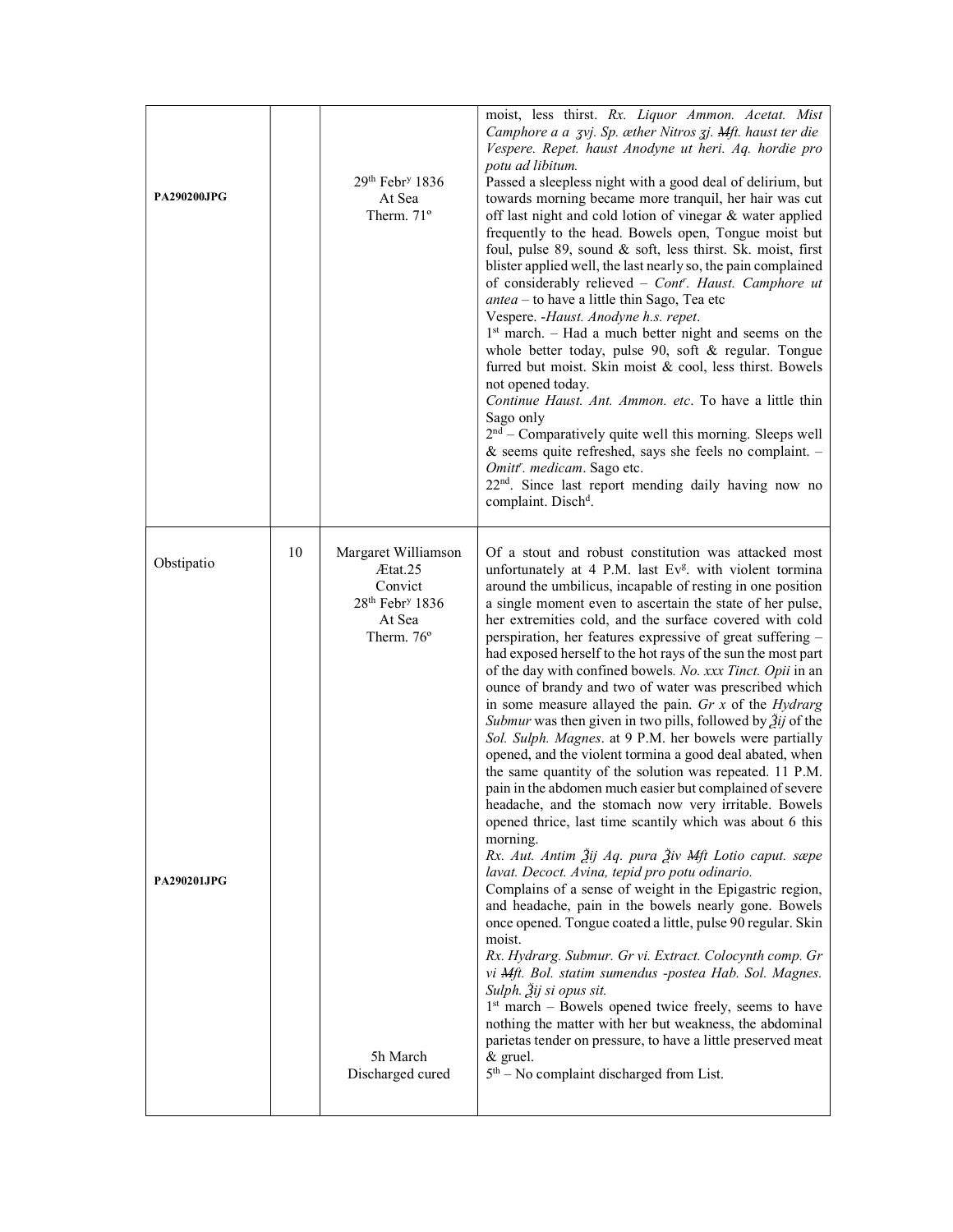| Pleuritis<br><b>PA290202JPG</b> | 11 | Agnes Calder<br>Convict<br>Ætat 36<br>4 <sup>th</sup> March 1836<br>At Sea<br>Therm $70^{\circ}$<br>21 <sup>st</sup> March 1836<br>Therm $63°$<br>Dischd cured<br>$22nd$ March 1836 | Stout & robust, was attacked last evening with pain in the<br>chest, difficulty of breathing and severe headache, pulse<br>90 small, Skin hot & considerable thirst. Bowels<br>constipated, $V.S.$ ad $\frac{3}{2}xx.$ statim.<br>Rx. Hydrarg. Submur. Gr x. Mucilag. Min [Milotu??} q.s.<br>ut ft. Bol [mor?] e exhibend<br>This morning she seems to think the pain in the side easier,<br>headache continues with some cough.<br>Breathing considerably better. Bowels not opened.<br>Tongue moist. Skin soft.<br>$\tilde{2}$ ij et repet" si opus sit,<br>Hab. Sol. Magnes Sulphatis<br>donec alvus bene respond <sup>t</sup> .<br>$5th$ – Bowels opened twice, headache continues, a little<br>cough but breathes with ease, pulse 84, soft & full. Tongue<br>pretty clean & moist, seems a good deal dejected.<br>Rx. Mist. Camphora Žvj. Nitras potassæ zj. Confect.<br>Aromatica zfs Mft Mist. cochlea. magn. ij 3 <sup>tis</sup> qua que hora<br>$6th$ – Better this morning. Bowels opened once. Continue<br>Mist. ut heri $p$ <sup>n</sup> To have gruel as she prefers it.<br>$8th$ – Rested very indifferently last night, her sleep being<br>much disturbed. Bowels not opened these two days.<br>Tongue white but moist, little or no thirst, pulse small 84,<br>will return no answer to the questions put to her only says<br>she is better, refuses every kind of nourishment.<br>Hab. Pulv. Jalapi composit; $\tilde{\mathfrak{Z}}$ j statim. postea Cont. Mist.<br>$9th$ – Sleeps little or none, she complained of pain in the<br>right temple and a small blister was applied, pulse 87,<br>regular. Tongue cleaner. Skin moist. Bowels open,<br>refusing to answer and every kind of nourishment, such as<br>a little Sago, soup etc. Rx. Hydrarg. Submur Gr ij. opii<br>crud. gr $\frac{1}{4}$ . mucilage q.s. ut ft pilula $3^{t}$ quaque hora<br>sumendus. Intermitt <sup>r</sup> Mistura<br>$10th$ – Throughout yesterday she continued in that listless<br>state, at the evening visit a blister was applied to the<br>Ligamentum Nuche & today she continues but in less<br>degree, pulse 87, soft small & regular. Tongue clean. Skin<br>moist, no thirst but complains a little of headache,<br>continur. pil. ut heri prescript.<br>11th – Remains in the same listless state. Tongue clean.<br>Pulse small 90, easily compressed, Skin moist, accessions<br>midday & midnight, mouth a little affected. B. not open,<br><i>omitt<sup>r</sup>. pil.</i> - gruel<br>13 <sup>th</sup> - Complains still of headache but seems more<br>cheerful today, blister on the neck nearly healed. B.<br>opened twice, on the whole better to have gruel as she<br>gives that a preference. $-$ nil.<br>Mending progressively. Bowels open, no complaint but<br>debility. To have preserved meat & $\tilde{g}_{iv}$ wine daily.<br>22 <sup>nd</sup> Quite recovered and requested to return to her berth<br>& messmates.<br>Discharged from List. |
|---------------------------------|----|-------------------------------------------------------------------------------------------------------------------------------------------------------------------------------------|-----------------------------------------------------------------------------------------------------------------------------------------------------------------------------------------------------------------------------------------------------------------------------------------------------------------------------------------------------------------------------------------------------------------------------------------------------------------------------------------------------------------------------------------------------------------------------------------------------------------------------------------------------------------------------------------------------------------------------------------------------------------------------------------------------------------------------------------------------------------------------------------------------------------------------------------------------------------------------------------------------------------------------------------------------------------------------------------------------------------------------------------------------------------------------------------------------------------------------------------------------------------------------------------------------------------------------------------------------------------------------------------------------------------------------------------------------------------------------------------------------------------------------------------------------------------------------------------------------------------------------------------------------------------------------------------------------------------------------------------------------------------------------------------------------------------------------------------------------------------------------------------------------------------------------------------------------------------------------------------------------------------------------------------------------------------------------------------------------------------------------------------------------------------------------------------------------------------------------------------------------------------------------------------------------------------------------------------------------------------------------------------------------------------------------------------------------------------------------------------------------------------------------------------------------------------------------------------------------------------------------------------------------------------------------------------------------------------------------------------------------------------------------------------------------------------------------------------------------------------------------------------------------------------------------------------------------------------------|
| Pleuritis                       | 12 | Catherine Henrys<br>Ætat. 28<br>Convict<br>8 <sup>th</sup> March 1836<br>At Sea<br>Therm $67°$                                                                                      | Was attacked last night with a sever pain in the left side<br>under the 7 <sup>th</sup> costæ with difficulty of breathing. Bowels<br>open. Tongue clean, pulse 78. Skin soft but hot, little or<br>no headache or thirst at the accession of pain, had $m x v$<br>Tinct. Opii & $\hat{\mathcal{J}}$ fs æther nitros. this having no effect in<br>allaying the pain gr xv of the pulv. Ipecac.comp. was                                                                                                                                                                                                                                                                                                                                                                                                                                                                                                                                                                                                                                                                                                                                                                                                                                                                                                                                                                                                                                                                                                                                                                                                                                                                                                                                                                                                                                                                                                                                                                                                                                                                                                                                                                                                                                                                                                                                                                                                                                                                                                                                                                                                                                                                                                                                                                                                                                                                                                                                                               |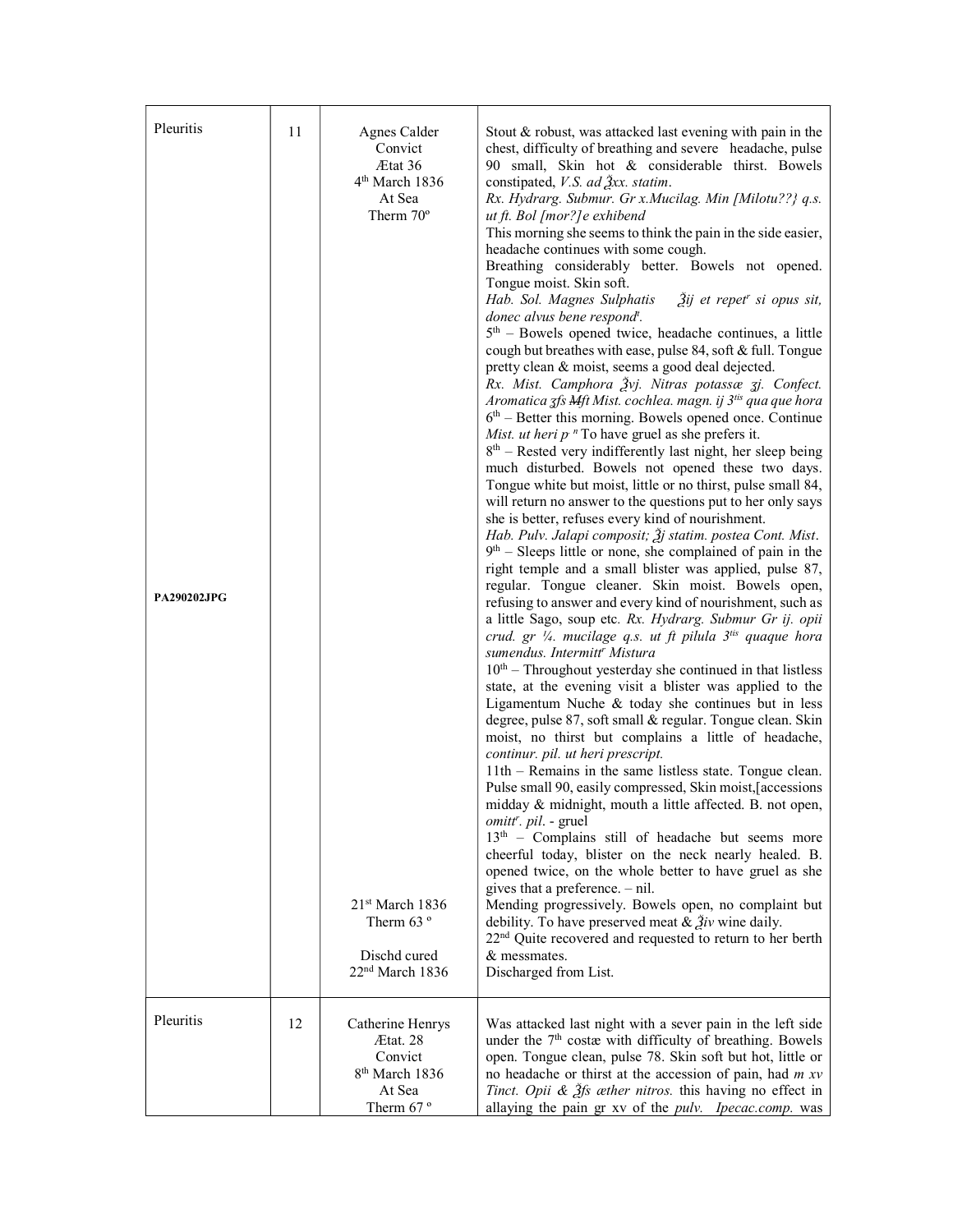| <b>PA290203JPG</b>     |    | 9 <sup>th</sup> March 1836<br>Therm $65°$<br>$14th$ March 1836<br>Cured                                                                                             | given which in some measure relieved it. Today the<br>stomach irritable, pain she says shifts and still endurable.<br>Bowels not opened since she was admitted.<br>Haust. Emetic quam primum capiend.<br>Vespere - as the pain in the side continued after the<br>operation of the Emetic at midday $\frac{3}{2}xx$ of blood was<br>extracted from the arm, which in a measure gave<br>immediate relief and toward the Evening. as the pain<br>became more circumscribed a blister was applied over the<br>part. Hab. Hydrarg. Submur. Gr x statim<br>Pain in the side and difficult breathing much easier, blood<br>buffed, pulse about 80 soft & regular. Tongue a little<br>coated, blister rose well, Bowels opened thrice, complains<br>of giddiness and dysuria today. Rx. Nitras Potassæ Gr xij<br>Aq. puræ Žij Mft. haust. ter die sumend.<br>$10th$ – Complains much of the pain of the blister, breathes<br>with ease and passed a comfortable night, pulse 79, soft $\&$<br>pretty full. Tongue cleaner. Skin hot & dry, but little or no<br>thirst. B. not moved today, makes water now freely -<br>Soup.<br>Rx. Mist. Salinæ Ammon. Žvj Nitras Potassæ 3j. Mft Mist.<br>cochlear ij.2 <sup>da</sup> quaque hora Sumend. gruel. Omitt <sup>r</sup> . haust,<br>Nitras potassæ [ ]<br>$11th$ – Bowels not opened, in other respects better.<br>Rx. Hydragr. Submur Gr x Sapon. Hispan. q.s. ut ft pil. ij<br>statim sumendus - Gruel.<br>$13th$ No complaint but weakness <i>omitt<sup>r</sup> omni</i> – preserved<br>meat today.<br>14th - Seems quite well. appetite very good. Bowels<br>regular.<br>Discharged from List |
|------------------------|----|---------------------------------------------------------------------------------------------------------------------------------------------------------------------|------------------------------------------------------------------------------------------------------------------------------------------------------------------------------------------------------------------------------------------------------------------------------------------------------------------------------------------------------------------------------------------------------------------------------------------------------------------------------------------------------------------------------------------------------------------------------------------------------------------------------------------------------------------------------------------------------------------------------------------------------------------------------------------------------------------------------------------------------------------------------------------------------------------------------------------------------------------------------------------------------------------------------------------------------------------------------------------------------------------------------------------------------------------------------------------------------------------------------------------------------------------------------------------------------------------------------------------------------------------------------------------------------------------------------------------------------------------------------------------------------------------------------------------------------------------------------------------------------------------------------------------|
| <b>Ephemeral Fever</b> | 13 | Eliz <sup>th</sup> carter<br>Ætat. 20<br>Convict<br>14 <sup>th</sup> March 1836<br>At Sea<br>Therm 86 <sup>°</sup><br>$16th$ March 1836<br>Disch <sup>d</sup> cured | Complained of severe pain of her left side yesterday<br>afternoon and has frequent chills and cold feet, but after<br>having had some warm gruel etc, she was thrown into a<br>state of perspirations- on me being called a dose of castor<br>Oil in $\frac{1}{2}$ glass of brandy was given, which produced a<br>stool, and she seemed better, about 9 p.m. complained<br>again of severe headache, and the pain shifted lower down<br>in the abdomen and more anterior, warm gruel was<br>ordered for the night & left.<br>This morning the headache continues and she thinks the<br>pain in the abdomen but little abated. breasts full of milk,<br>it appears she had come out of bed yesterday morning and<br>exposed herself to cold with nothing on her but a bedgown<br>(5 days ago she was delivered of a male child). Bowels<br>opened thrice, this morning pulse 96 firm regular but soft,<br>a gentle diaphoresis now pervades the whole body, to have<br>her milk extracted from the breast and tepid gruel warm<br>tea etc given. the 16 <sup>th</sup> she had the Castor Oil repeated.<br>Since then she has had no complaint.                                                                                                                                                                                                                                                                                                                                                                                                                                                                                            |
| PA290204JPG            |    |                                                                                                                                                                     |                                                                                                                                                                                                                                                                                                                                                                                                                                                                                                                                                                                                                                                                                                                                                                                                                                                                                                                                                                                                                                                                                                                                                                                                                                                                                                                                                                                                                                                                                                                                                                                                                                          |
| Scorbutic Ulcer        | 14 | Alice Dowland<br>Ætat. 23<br>Convict<br>11 <sup>th</sup> March 1836<br>At Sea<br>Therm $70^{\circ}$                                                                 | The same person who had an extensive ulcer on the left<br>hip and was disch <sup>d</sup> cured the 29 <sup>th</sup> of Jan <sup>y</sup> now complains<br>of pain and swelling of the right knee joint and a large foul<br>ulcer situated on the left Tibia, its edges thin and ragged,<br>discharging a same transparent sanies, gums swollen and<br>tender. Bowels regular.                                                                                                                                                                                                                                                                                                                                                                                                                                                                                                                                                                                                                                                                                                                                                                                                                                                                                                                                                                                                                                                                                                                                                                                                                                                             |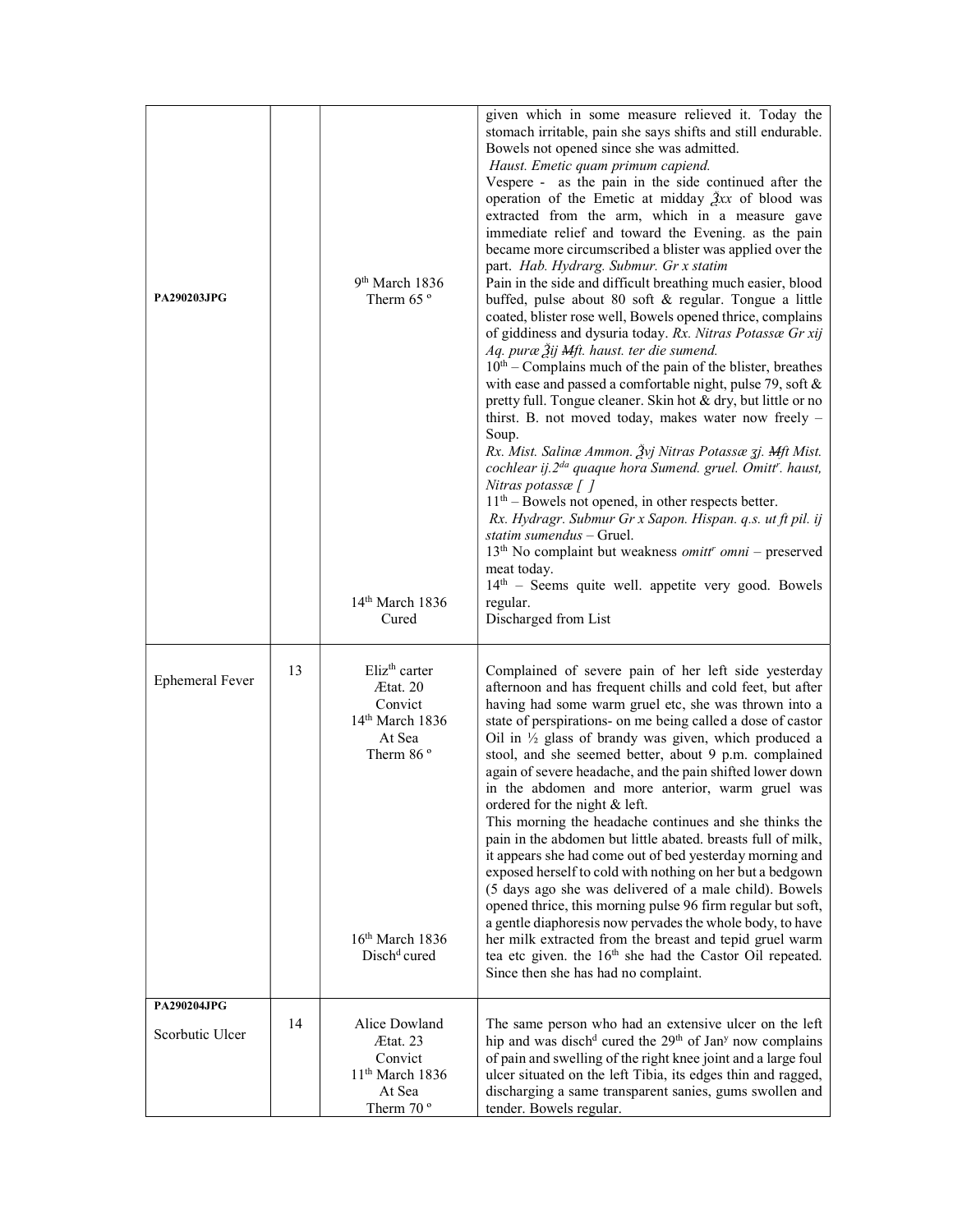|                       |    | 27 <sup>th</sup> April 1836<br>Disch <sup>d</sup> cured                                                     | Rx. Nitras Potassæ $\theta$ j Aqua puræ $\tilde{A}$ ij. Succ. Lemonis<br>Sacch. zj Mft haust. 4ta quaque hora sumend.<br>Curat. Ulcus cum. Ungt. Resina.<br>To have flour, Suet & raisins in lieu of salt meat, $\&$ dress<br>the ulcer twice a day.<br>$25th$ – There is another ulcer now appeared on the right<br>Tibia, that on the left increasing in circumference but<br>cicatrizing in the centre. Edges ragged $&$ discharging a<br>thin ichorous matter, as I have every reason to believe<br>she eats salt meat in her mess. I have taken her into the<br>Hospital & put her on the diet. $-$ Cont <sup>r</sup> . Haust. ut antea.<br>24 <sup>th</sup> – Ulcus nearly well, <i>cont<sup>r</sup></i> . – to mess-<br>$27th - No$ complaint. Disch <sup>d</sup> from List                                                                                                                                                                                                                                                                                                 |
|-----------------------|----|-------------------------------------------------------------------------------------------------------------|------------------------------------------------------------------------------------------------------------------------------------------------------------------------------------------------------------------------------------------------------------------------------------------------------------------------------------------------------------------------------------------------------------------------------------------------------------------------------------------------------------------------------------------------------------------------------------------------------------------------------------------------------------------------------------------------------------------------------------------------------------------------------------------------------------------------------------------------------------------------------------------------------------------------------------------------------------------------------------------------------------------------------------------------------------------------------------|
| Obstipatio            | 15 | Margaret Walker<br>Ætat. 23<br>Convict<br>22 March 1836<br>At Sea<br>Therm. $63°$                           | Delicate constitution, complains of pain and tension in the<br>left side, quick pulse, Skin cool. Tongue dry but clean, no<br>cough nor difficulty of respiration. Bowels constipated &<br>the abdomen feels distended. Hab. Hust. Emetic, statim,<br>post operatis. Hydrarg Submur Gr v. in pil. exhibitend.<br>Decoct. Avenæ pro potu<br>$23^{rd}$ – Complains still of severe pain in the abdomen,<br>which continues to be considerably distended, rests very<br>indifferent in the night. Bowels not opened, has had at<br>different times $\tilde{A}x$ of the Solut. Magnes Sulph. since<br>midday yesterday. Enema commun. statin inject" et repet".<br>si opus sit<br>24 <sup>th</sup> - The enema was repeated yesterday which produced<br>two motions. Bowels not opened since, some delirium in<br>the night. Belly still very tense, pulse 96, small & weak,<br>skin soft. Tongue white but moist, complains of severe<br>headache.<br>Repet': Sol. Sulphas. Magnes Žij, si alvus non respond <sup>t</sup><br>Repet' Enema ut heri. Decoct. Avenæ pro potu ad libitum. |
| PA290205JPG           |    | 25 <sup>th</sup> March 1836<br>Therm $67°$<br>29th March 1836<br>Discharged cured                           | The enema was repeated yesterday after having taken $\tilde{Z}$ vj<br>of Sol. Magnes Sulphates, little or no tension of the<br>abdomen today and the pain gone, Bowels opened<br>frequently.<br>Omitt' omni. sed Decoct Avenæ<br>26 <sup>th</sup> - Much better today but her mouth seems a little sore.<br>Bowels open, appetite improving. Decoct. Cinchona Žvj<br>Acid Sulphuric Dilut m xxx Mft gargarisma sæpe utend.<br>$29th$ – No complaint. Bowels regular.<br>Discharged from List.                                                                                                                                                                                                                                                                                                                                                                                                                                                                                                                                                                                      |
| Chronic<br>Rheumatism | 16 | Ann Callanan<br>Ætat. 21<br>Convict<br>24 <sup>th</sup> March 1836<br>At Sea<br>Temperature 68 <sup>°</sup> | Complains of pain in her right thigh, knees $\&$ shoulders,<br>with a severe headache, she was admitted on the List for<br>the case of chronic Rheumatism the 11 <sup>th</sup> Dec <sup>r</sup> and as the<br>Ship got to the Southward she progressively mended,<br>when the temperature was at $82^{\circ}$ - on the 29 <sup>th</sup> of Jan <sup>y</sup> she<br>found herself quite well and was discharged from List but<br>since the Ship has come into a high Eastern Longt. her<br>complaint has returned, she is very much emaciated and<br>very feeble in her limbs. Bowels she says are regular,<br>pulse 72, soft. Skin rather hot & dry. Tongue a little<br>coated. Rx. Hydrarg. Submur Gr x, Extract Colocynth. C.<br>Gr vj Mft. Bol. statim s.<br>Vespere - Hab. Pulv. Ipecac. Comp. Gr xv: h.s.                                                                                                                                                                                                                                                                     |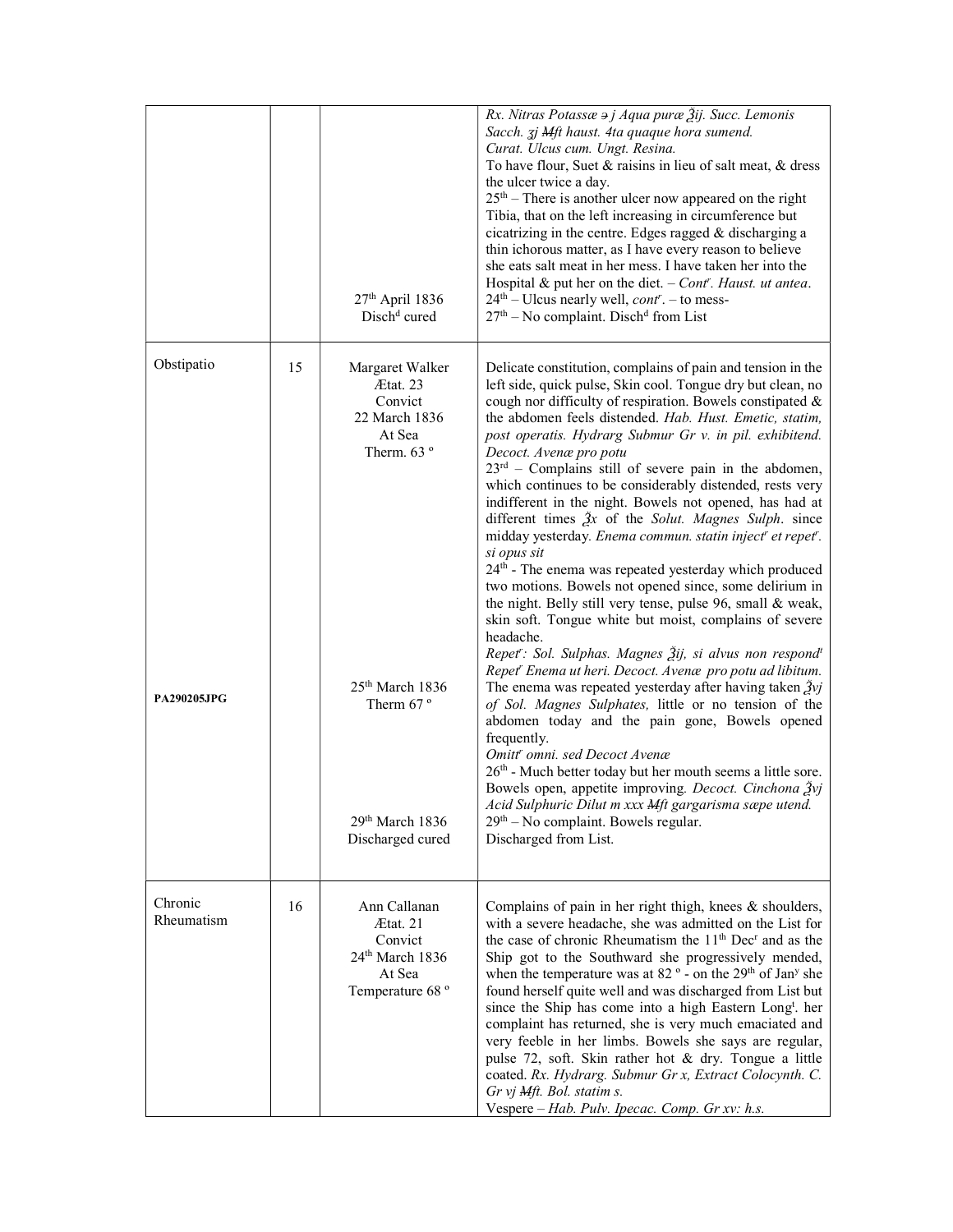| <b>PA290206JPG</b>                                 |    | Therm. 56 $o$<br>$28th$ April 1836<br>Disembarked                                                         | $25th$ – Headache continues, and pain in the limbs. Bowels<br>opened twice. Emplast Lyttae os frontis, qua dolet<br>applicatur, Contr Pulv. Diaphoretic, hora somni, to have<br>preserved meats & soup with $\tilde{Z}$ <i>iv</i> wine.<br>$27th$ – Headache less, pain continues in the arms & knees,<br>Bowels slow. Hab. Sol. Magnes Sulph. 2ij [ ]<br>Contr. Pulv. Ipecac. C. nocte ut antea.<br>$29th$ – Less pain in her shoulders much of that in her knees<br>& thighs, headache gone, blister well. Bowels regular.<br>Cont <sup>r</sup> . Medicamens<br>April $16th$ – Better, & worse occasionally since last report,<br>her appetite good, was attacked yesterday forenoon with<br>nausea and vomiting, rejecting almost everything she<br>makes use of, says she has no pain whatever today - had<br>the Saline draught yesterday in a state of Effervescence<br>during the day. Stomach less irritable today. Bowels<br>regular. Extremely weak - Continue haust. Salina. Omitt'.<br>Pulv.<br>$17th$ - Apparently has eaten something which had<br>disagreed with her; for today she seems quite well & free<br>from pain but very weak. Bowels regular. Omitt'. Haust<br>Saline<br>25 <sup>th</sup> Continue mending. Appetite good. Bowels regular.<br>No medicines. Disembarked at Hobart Town V.D.L. 28 <sup>th</sup> |
|----------------------------------------------------|----|-----------------------------------------------------------------------------------------------------------|-----------------------------------------------------------------------------------------------------------------------------------------------------------------------------------------------------------------------------------------------------------------------------------------------------------------------------------------------------------------------------------------------------------------------------------------------------------------------------------------------------------------------------------------------------------------------------------------------------------------------------------------------------------------------------------------------------------------------------------------------------------------------------------------------------------------------------------------------------------------------------------------------------------------------------------------------------------------------------------------------------------------------------------------------------------------------------------------------------------------------------------------------------------------------------------------------------------------------------------------------------------------------------------------------------------------------------------------|
| Tabes<br>Mesenterica                               | 17 | Charles Carter<br>$Atat. 1\%$<br>$11th$ April 1836<br>At Sea<br>Therm. $57^{\circ}$<br>At 3 A.M. expired. | This child was brought on board from Newgate by his<br>mother in the chronic stage of Tabes Mesenterica, last<br>evening seemed in a dying state, a cordial as prescribed,<br>of a little weak port wine negus, but he could not make use<br>of it, his disease has been looked for every day since his<br>embarkation, being preserved only by diet & occasional<br>laxatives. he departed this life at 3 A.M.                                                                                                                                                                                                                                                                                                                                                                                                                                                                                                                                                                                                                                                                                                                                                                                                                                                                                                                         |
| Catarrh<br>&<br>Constipation<br><b>PA290207JPG</b> | 18 | Susan Purchace<br>Ætat. 21<br>Convict<br>14 <sup>th</sup> April 1836<br>At Sea<br>Therm. 57 $\degree$     | Complained yesterday afternoon of universal pain, and<br>sore throat. Bowels constipated had Gr xvj of Extract.<br>Colocynth. Comp. and at the evening visit the former<br>medicine having had no effect $\tilde{A}$ ij of Sol. Magnes Sulph<br>was given, pedilavium, recommended to drink plentifully<br>of gruel, warm Tea etc. This morning her bowels have<br>been partially moved, pulse 90 full & regular. Tongue<br>furred whitish. Skin dry & cool. catamenia flowing which<br>had been stopped 11 months. Hab. Enema commun. statim<br>$15th$ – Bowels not opened had $\tilde{2}$ ij Sol. Magn. Sulph. early<br>this morning says she feels better. Decoct. Hordie.<br>$16th - As$ her bowels had not been acted on an enema was<br>administered last evening. Bowels opened thrice, pulse<br>90, soft & regular. Tongue moist & cleaner, some<br>headache & complains still of the pains in her limbs, with<br>uneasiness of her bowels.<br>Hab. Sol. Magnes. Žij. statim. Decoct Avenæ et pedilum.<br>hora somni<br>To have a little Sago for dinner.<br>Less headache and the throat nearly well, indeed she<br>seems to have little or nothing to complain of today.<br>Bowels open, to have Sago for dinner, with $\tilde{g}$ ifs wine, no<br>medicine, cont <sup>r</sup> gruel                                          |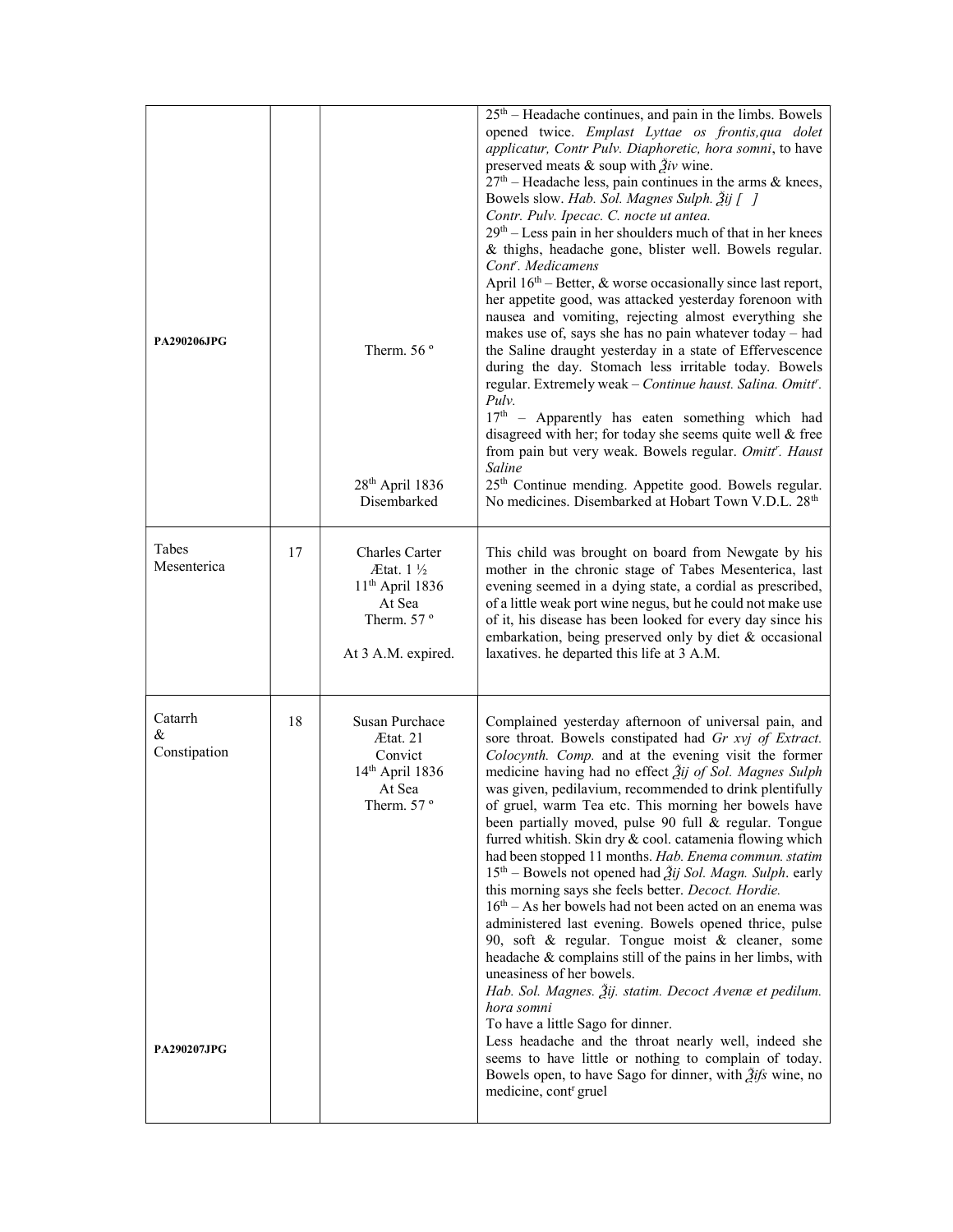|  | $25th$ April 1836<br>$Dischd$ cured. | $25th$ As she has no complaint & continues improving since<br>the last report. Bowels regular and appetite good. I have<br>discharged hr from List. |
|--|--------------------------------------|-----------------------------------------------------------------------------------------------------------------------------------------------------|
|--|--------------------------------------|-----------------------------------------------------------------------------------------------------------------------------------------------------|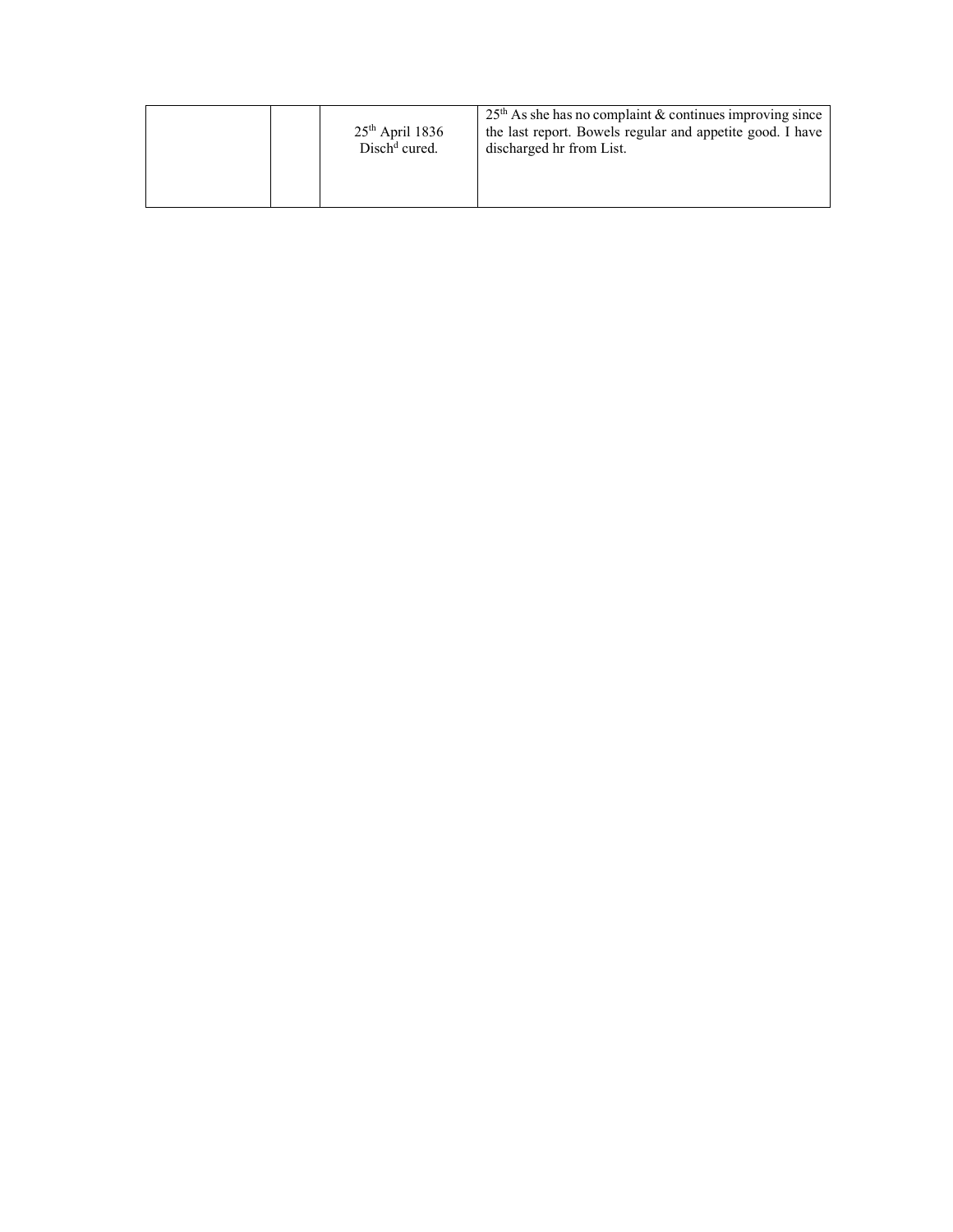## ABSTRACT of the preceding JOURNAL, being a summary of all the Cases contained therein, Nosologically arranged.

|                                                                                     | <b>Numbers</b>                             |                                  |                         |               |           |           |                                                         |
|-------------------------------------------------------------------------------------|--------------------------------------------|----------------------------------|-------------------------|---------------|-----------|-----------|---------------------------------------------------------|
| <b>Diseases</b><br>Nosologically arranged                                           | Put on<br>the<br><b>Sick</b><br>List       | Discharged to<br>Duty            | Sent to the<br>Hospital | Died on board | Invalided | Remaining | Nos. of such Cases<br>as are detailed in<br>the Journal |
| Pyrexiae                                                                            |                                            |                                  |                         |               |           |           |                                                         |
| Febres.<br>Synoccha<br>Puerperal<br>Ephemeral                                       | 1<br>$\mathbf{1}$<br>$\mathbf{1}$          | $\mathbf{1}$<br>$\mathbf{1}$     |                         | $\,1$         |           |           | $\mathbf{9}$<br>$\overline{4}$<br>13                    |
| Phlegmasiae.<br>Pleuritis<br>Rheumatismus                                           | $\frac{3}{2}$                              | $\mathfrak{Z}$<br>$\overline{2}$ |                         |               |           |           | 6.11.12<br>3.16                                         |
| Haemorrhagiae<br>Catarrh                                                            | $\,1$                                      | $\mathbf{1}$                     |                         |               |           |           | $18\,$                                                  |
| <b>Neurasis</b><br>Spasmi.<br>Asthma                                                | $\mathbf{1}$                               | $\mathbf{1}$                     |                         |               |           |           | $\mathbf{1}$                                            |
| Cachexiae.<br>Marcores<br>Tabes Mesenterica<br>Impetigines<br>Scorbutus<br>Syphilis | $\mathbf{1}$<br>$\sqrt{2}$<br>$\mathbf{1}$ | $\sqrt{2}$<br>$\mathbf{1}$       |                         | $\mathbf{1}$  |           |           | 17<br>3.14<br>5                                         |
| Locales<br>Epischeses<br>Obstipatio<br>Dialysis<br>Ulcus                            | $\overline{2}$<br>$\overline{c}$           | $\overline{2}$<br>$\overline{c}$ |                         |               |           |           | 10.15<br>2.7                                            |
|                                                                                     |                                            |                                  |                         |               |           |           |                                                         |
|                                                                                     |                                            |                                  |                         |               |           |           |                                                         |
|                                                                                     |                                            |                                  |                         |               |           |           |                                                         |
|                                                                                     |                                            |                                  |                         |               |           |           |                                                         |